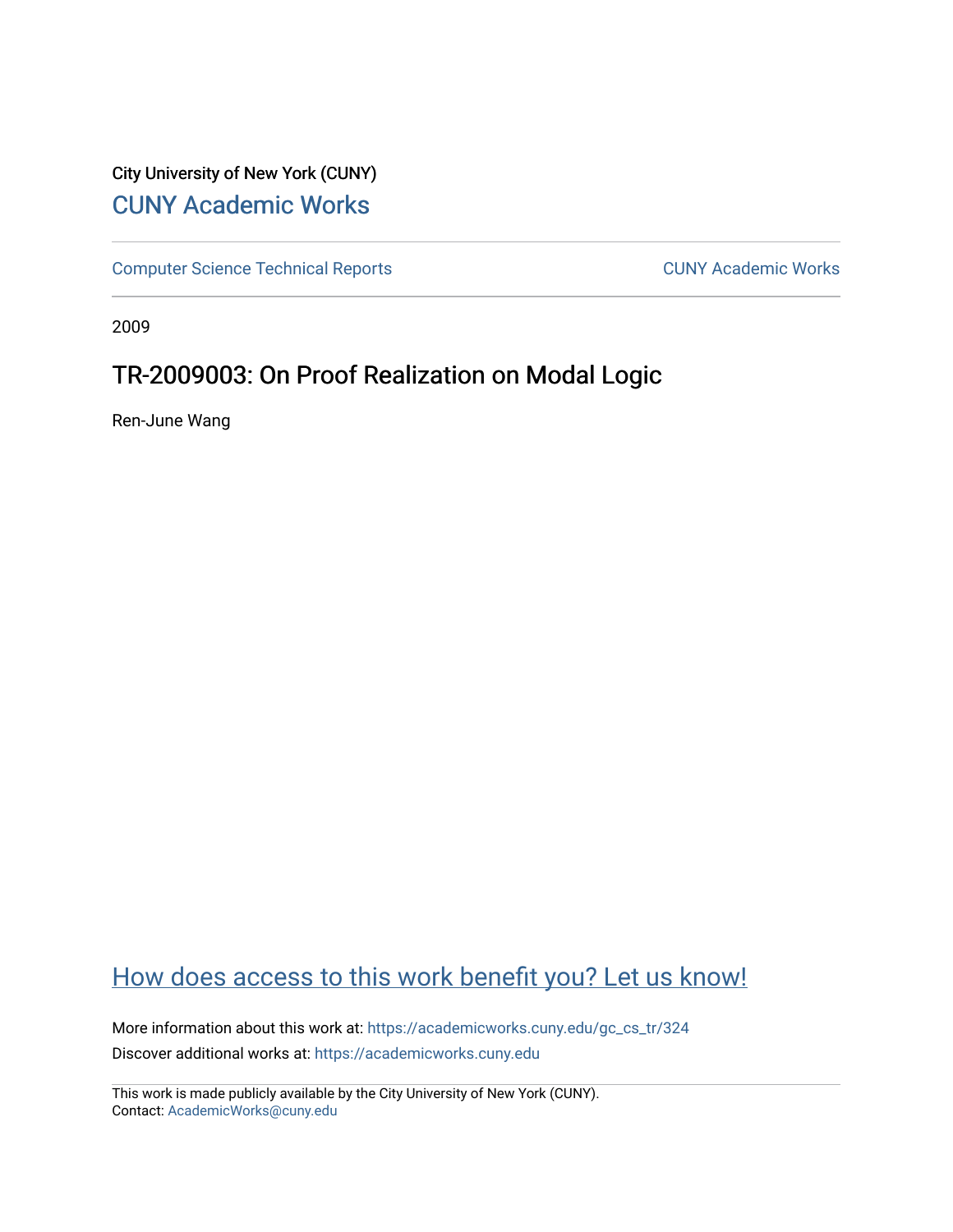# On Proof Realization on Modal Logic

Ren-June Wang Computer Science CUNY Graduate Center 365 Fifth Avenue, New York, NY 10016 rwang@gc.cuny.edu

April 5, 2009

#### Abstract

Artemov's *Logic of Proof*, LP, is an explicit proof counterpart of S4. Their formal connection is built through the *realization theorem*, that every S4 theorem can be converted to an LP theorem by substituting *proof terms* for provability modals. Instead of the realization of theorems, what is concerned in this paper is the realization of proofs. We will show that only a subclass of  $S4$  proofs, called non-circular proofs, can be realized as LP proofs in this way. Furthermore, we introduce a numerical version of LP, called  $S4^{\Delta}$ , to constructively prove that every S4 theorem has a non-circular proof. These results provide a new algorithmic proof of the *realization theorem*.

## 1 Introduction

Providing an arithmetic foundation to the intuitionistic logic is a long standing problem, which Gödel  $(14)$  took a first step to solve by embedding the intuitionistic logic into a calculus of provability known as S4, and was eventually solved by Artemov with his *Logic of Proofs*, LP ([1, 2]). LP includes formulas of the type  $t: F$ , read as "*t is a proof of*  $F$ ," to represent explicit proofs in formal arithmetic with *t* called *proof terms* or *proof polynomials*. This idea was also suggested by Gödel  $(13)$  but unpublished until appearing in [8]. In [1, 2] an intended arithmetic interpretation of proof terms is given together with a completeness result. Finally, the *realization theorem* shows that every S4 theorem can be converted to an LP theorem by substituing proof terms for provability modal occurrences. This completes the project.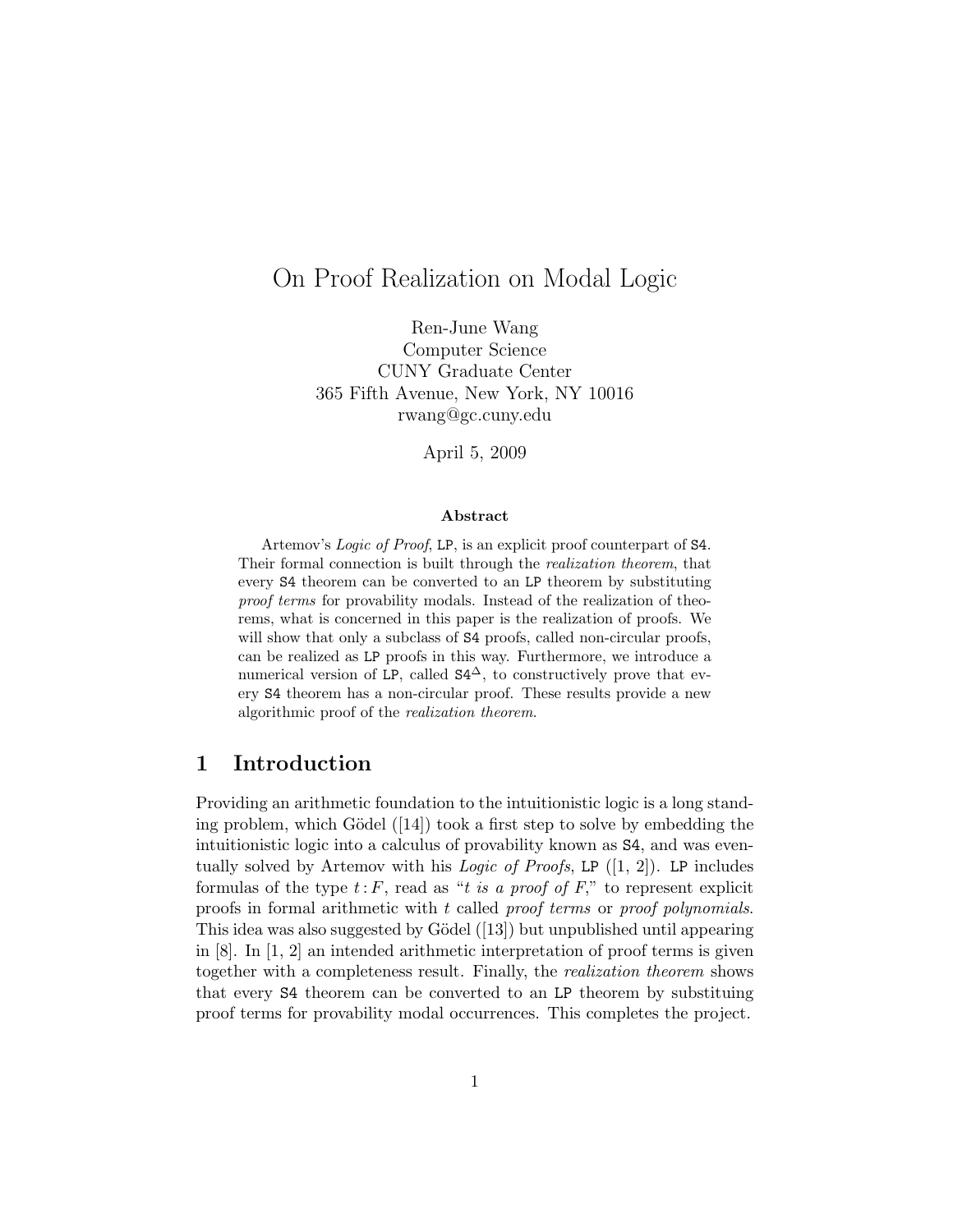Rencently, LP and other LP-style logics have joined the family of epistemic logics to be *Justifcation Logics*, where formulas *t* : *F* are re-understood as "*t is a justfication of F*", and semantics based on the reading has been built. Accordingly, the validity of the *realization theorem* shows that there is justification structure inherent in S4 and other normal modal logics, which have long been considered as standard epistemic logics (cf. [12], [11], [3], [4]).

The *realization theorem* connects logics LP and S4 by theorems, but it also suggests a deeper connection between proofs in the two logics. As we can see that the axioms and inference rules in the standard S4 system and LP are almost entirely corresponding to each other, we can consider – once we make variations on the sytems – such a concept of *proof realization* which demands that the substitution of proof terms for modals produces an *axiom to axiom and derived line to derived line* correspondence beteeen proofs. Then we discover, despite the parallelism of the two systems and the validity of the *realization theorem*, that not every S4 proof can be converted to an LP proof. Some kind of non-circularity among modals is essential to have realizable proofs. In the paper the definiton of non-circular proofs will be given based on examining interrelations between formula occurrences in proofs. One of our goal is to provide an algorithm to realize these proofs.

Once the realizability of non-circular S4 proofs is established, here the burden of realizing an S4 theorem can be shifted to find a non-circular proof of the theorem. The natural next move would be to find an algorithm to directly turn a circular proof into a non-circular one. But unfortunately we couldn't provide such an algorithm, and the reason is familiar: there's no such tool in Hilbert style proof systems as cut-elimination in Genzten systems or normalization in Natural Deduction. So instead, we consider converting cut-free Gentzen style proofs to S4 proofs, and prove the latter's non-circularity.

To accomplish the above goals, we find a logical system,  $S4^{\Delta}$ . In the system, every formula prefixed by a box is accompanied with a number label, and non-propositional axiom schemes are those from S4 joined with conditions set on the numbers involved in the schemes. The non-circularity of S4 proofs implies a linear order on modals, and this leads to the introduction of  $S4^{\Delta}$ . We will show that non-circular S4 proofs are equal to  $S4^{\Delta}$  proofs regardless of number labels, and then realize  $S4^{\Delta}$  proofs as LP-style proofs.

We also find a ∆-style cut-free Gentzen system which is just the cutfree Gentzen system for S4 joined with numerical conditions set for modal rules such that these  $\Delta$ -modal rules are sound with respect to  $S4^{\Delta}$ . It is shown that every proof in the Gentzen system is a proof in its  $\Delta$ -style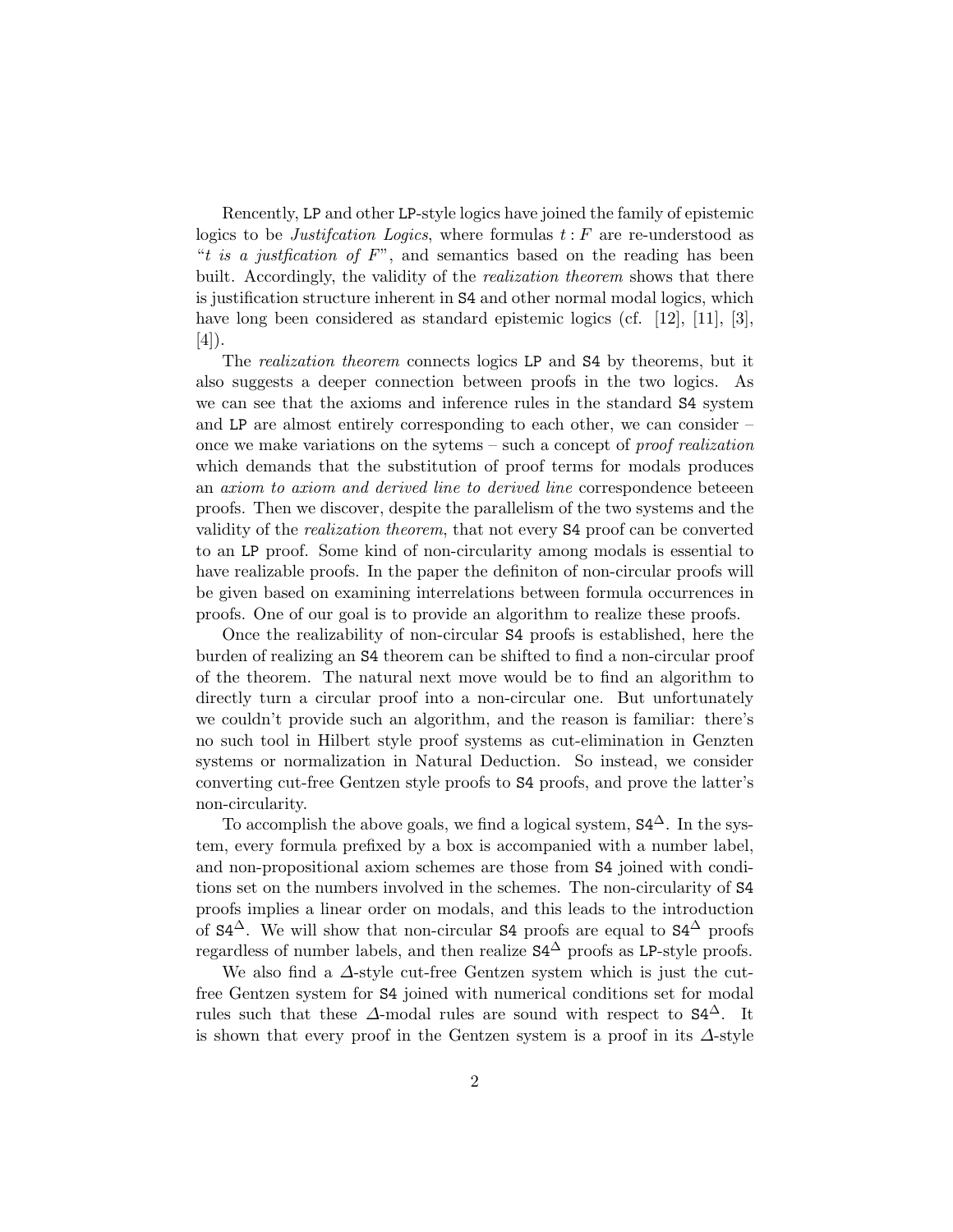counterpart regardless of number labels. This result plus the soundness of the ∆-style Gentzen system implies that every S4 theorem can be realized to an  $S4^{\Delta}$  theorem and hence has a non-circular proof. Then, we also provide algorithms to convert proofs in  $S4^{\Delta}$  to proofs in its variants, to find the right proofs whose realizations are exactly LP proofs.

Our concepts of non-circular proofs and proof realization can be adapted to other normal modal logics with their LP-style couterparts, and the realization procedure provided here can be extended to these logics with their cut-free Gentzen system. All we need is to provide the right numerical conditions set for modal rules. In the end of the paper, as examples, we will particularly discuss the normal modal logics GL, and S5, which has a peculiar cut-free Gentzen system introduced by Fitting [10, 9].

The plan of this paper is as follows. Systems including S4, LP and their variants are presented later in this section, and the concept of non-circular proofs in S4 and its variants is defined in the next section. In Section 3, the logical system  $S4^{\Delta}$  and its variants,  $S4^{\prime\Delta}$  and  $S4^{\prime\prime\Delta}$ , are introduced. We prove that non-circular proofs are proofs in these systems regardless of number labels, and provide realizations of proofs in these systems. In Section 4, a complete (theorem) realization procedure is given. There are three subsetions. The first is an algorithm to convert a cut-free S4 proof to an  $S4^{\Delta}$  proof. The second offers an algorithm to convert an  $S4^{\Delta}$  proof to an  $S4^{\prime\Delta}$  proof. Here the relationship between the inference rules *necessitaion*, and *axiom necessitation* is the issue. In the third subsection, we provide an algorithm to produce  $S4''^{\Delta}$  proofs whose proof realizations are exacly LP proofs, where the function of "+" operator will play a role. In Section 5, the realization procedure for other loigcs will be discussed.

### Preliminaries

The languages present in this paper will all be extensions of the propositional language. The propositional language used here is built from a set of propositional variables  $P$  and the full set of boolean connectives:  $\{\neg, \vee, \wedge, \rightarrow\}.$ The language  $L_{\Box}$  for **S4** and its variants has the non-propositional formula formation rule: if  $F \in L_{\Box}$ ,  $(\Box F) \in L_{\Box}$ . Parentheses will be omitted in the conventional way.

Definition 1.1 (S4).

*Axiom Schemes:*

- *A0 axiom schemes of classical propositional logic*
- $A1 \quad \Box(F \rightarrow G) \rightarrow \Box F \rightarrow \Box G$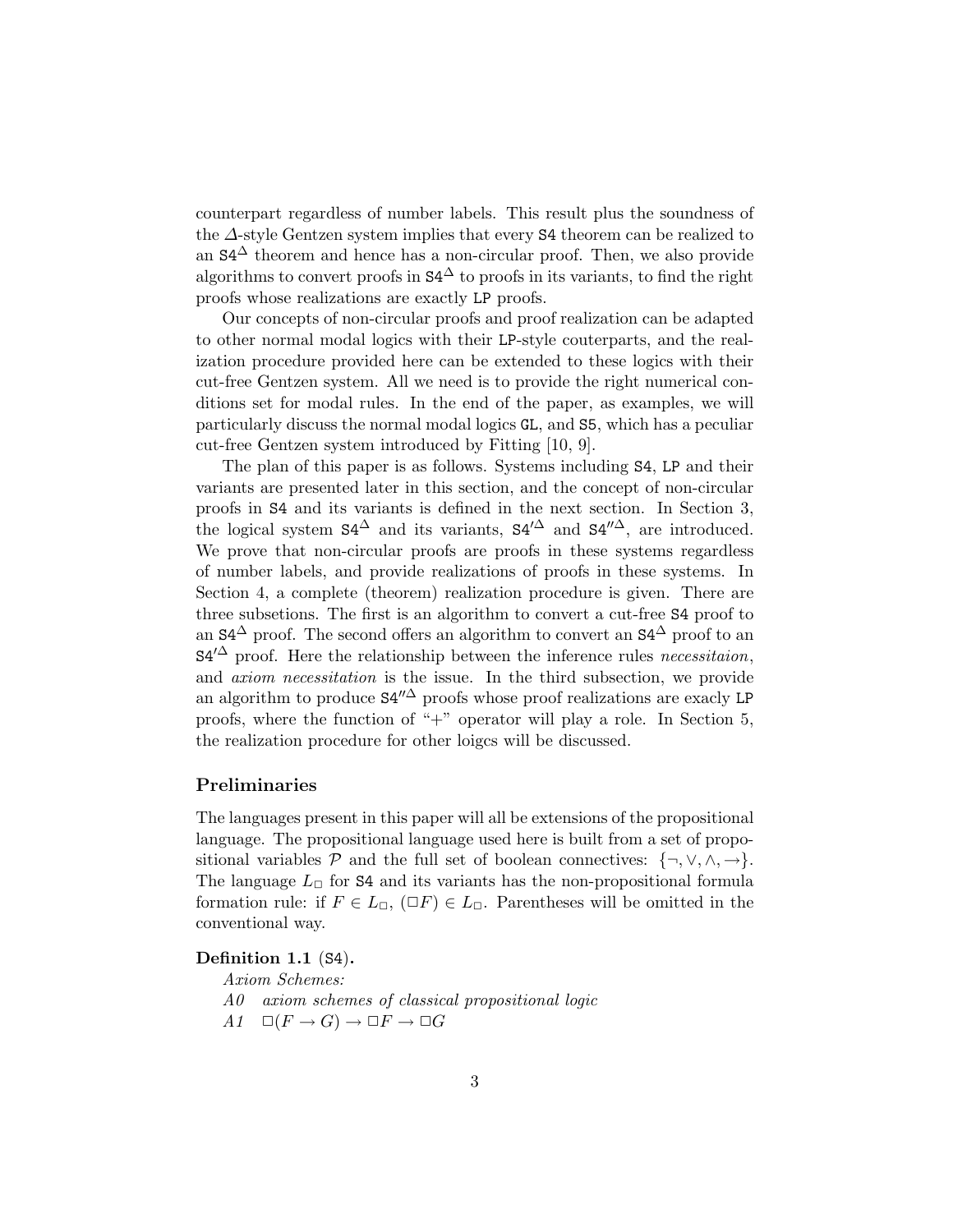$A2 \quad \Box F \rightarrow \Box \Box F$ <br>  $A3 \quad \Box F \rightarrow F$  $\Box F \to F$ *Inference rules*  $R1 \quad F, F \to G \vdash G \qquad \text{``modus ponens''}$ <br>  $R2 \vdash \Box F, \text{ if } \vdash F \qquad \text{``ncession''}$  $R2 \vdash \Box F, \textit{if} \vdash F$ 

The axiom scheme A0 is actually a set of schemes. Any complete classical propositional axiom schemes can be A0. We are going to see several Hilbert style systems in this paper. All their A0 axiom scheme (or schemes) are presupposed to be the same. Any one axiom scheme other than A0 will be called a modal axiom scheme. When we need to specify in which system the axiom or the inference rule is, such as A0 in S4, we write S4A0 instead.

The set of proof terms *Tm* contains a set *C* of proof constants and a set *X* of proof variables. For any *s*, *t* in  $Tm$ ,  $(s \cdot t)$ ,  $(s + t)$ ,  $(lt)$  are also in  $Tm$ , where  $\cdot$ ,  $+$ , and ! are functional symbols for combining terms. The non-propositional formula formation rule for the language *L*: of LP and its variants is: if  $F \in L$ : then  $t: F \in L$ : for any  $t \in Tm$ .

Definition 1.2 (Logic of Proofs, LP).

*Axiom Schemes: A0 axiom schemes of classical propositional logic*  $A1 \quad s: (F \to G) \to t: F \to (s \cdot t): G$  $A2$   $s: F \rightarrow !s: s: F$ <br>  $A3$   $s: F \rightarrow F$  $s: F \to F$  $A4$   $s: F \to (s + t): F, s: F \to (t + s): F$ *Inference rules:*  $R1 \quad F, F \rightarrow G \vdash G$  "modus ponens"  $R2 \text{ } \vdash c: F \text{ for } c \in \mathcal{C}, \text{ if } \vdash F \text{ and } F \text{ is an axiom}$ *"axiom necessitation"*

This system is what was originally introduced in [2], but for the elegance of the correspondence between proofs, our discussion won't be directly about this system until dealing with the *realization theorem*. Instead, we adopt the following extended version of LP. (Below  $o(s)$  and  $\dot{o}(s)$  both denote proof terms with *s* as their summand, where  $o(s)$  can be equal to *s* while  $o(s)$ can't.)

### Definition 1.3 (ELP).

*Axiom Schemes:*

- *A0 axiom schemes of classical propositional logic*
- $A1$   $s:(F \to G) \to t:F \to o(s \cdot t):G$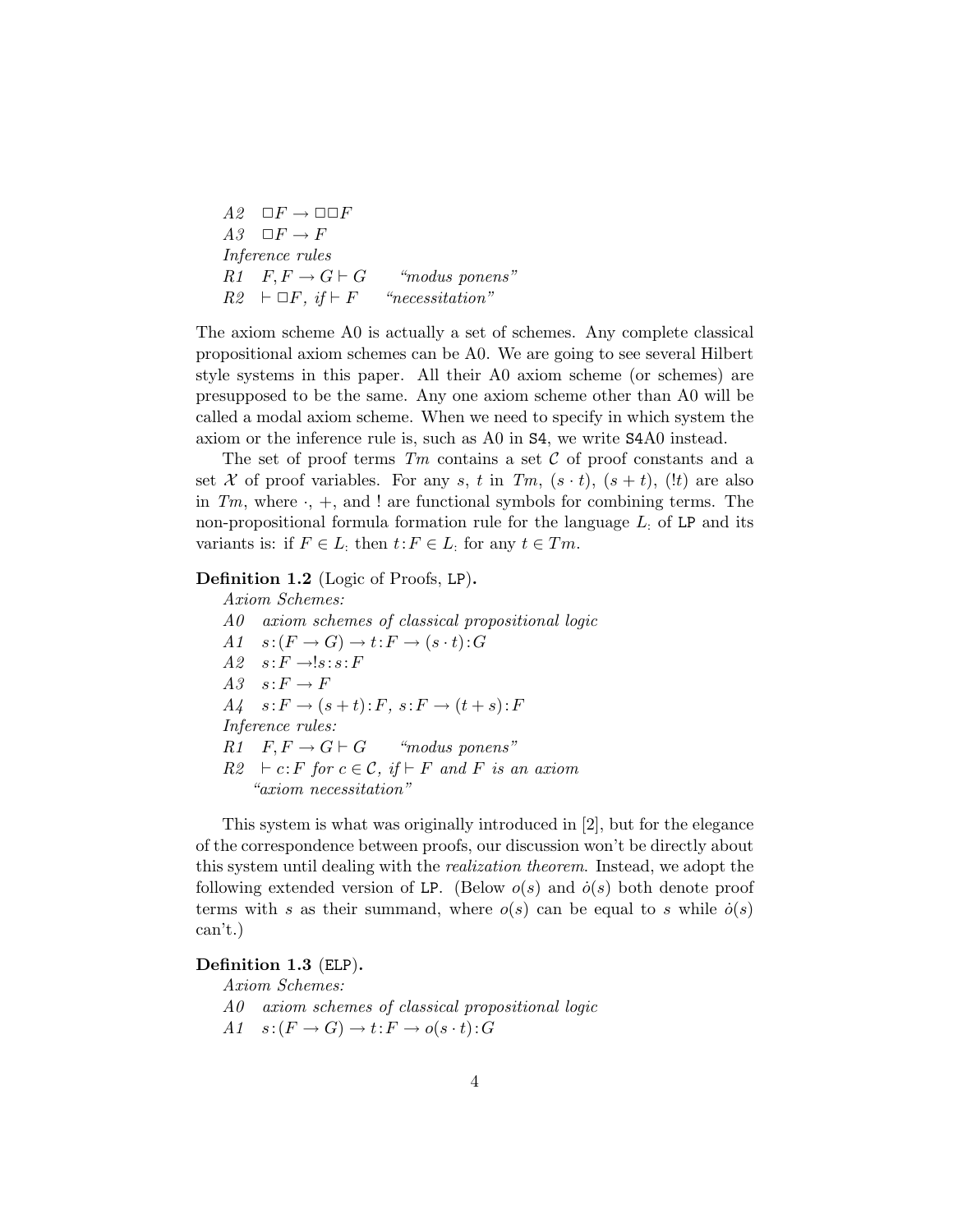$A2$   $s: F \to o(!s): s: F$ <br>  $A3$   $s: F \to F$  $s: F \to F$  $A_4$   $s: F \rightarrow \dot{o}(s): F$ *Inference rules:*  $R1 \quad F, F \rightarrow G \vdash G$  "modus ponens"  $R2 \div o(c): F$  *for*  $c \in \mathcal{C}$ *, if*  $\vdash F$  *and F is an axiom "axiom necessitation"*

Two more variants of LP are ELP−, which is ELP with the axiom ELPA4 being removed, and GELP−, which is ELP− with the *axiom necessitation* replaced by the *necessitation* " $\vdash$  *o*(*c*) : *F* for  $c \in \mathcal{C}$ , if  $\vdash F$ " as its R2 rule. Note that these logics are not equivalent. That the permitted set of formulas applied by the (*axiom*) *necessitation* rule are different makes the difference. However every S4 theorem has a realization counterpart in each of these variants.

On the other side we have equivalent S4 systems, S4, S4', and S4". S4' is **S4** with the the *necessitation* replaced by *axiom necessitation*,  $H \square F$ , if  $F$ , and *F* is an axiom," as its R2 rule .  $S4''$  is S4' with the axiom  $S4''A4$ ,  $\Box F \rightarrow \Box F$ , being added. Algorithms to convert S4 proofs to S4' proofs are implicit in the proof of Proposition 4.10. The axiom  $S4''A4$  is an  $S4''$ theorem, and this makes  $S4'$  and  $S4''$  equivalent.

Comparisons will be made only between proofs in systems whose axioms and inference rules correspond to each other. That is, we will consider proof realization between S4 and GELP<sup>−</sup>, between S4' and ELP<sup>−</sup>, and between S4" and ELP.

In this paper we need to deal with formula occurrences. They are formulas with their positions in another formula, or a sequence of formulas. In the following definition, we will take a path *x* of the parse tree of a formula *F* to denote the position, *occurrence*, of a subformula occurrence in *F*, and  $F(x)$  to be the subformula at the occurrence.  $\circ$  denotes a connective.

#### Definition 1.4 (occurrence).

*Let F be a formula in*  $L_{\square}$ *. We define the set*  $\mathcal{O}(F)$  *of the occurrences* and *the function, also denoted as F, which maps an occurrence to the subformula of*  $F$  *at the occurrence simultaneously. Let*  $\epsilon$  *be the empty sequence.* 

- *1.*  $\epsilon \in \mathcal{O}(F)$  *and*  $F(\epsilon) = F$ *,*
- *2. If*  $x \in \mathcal{O}(F)$  *and*  $F(x) = (G \circ H)$ *, then*  $x.a, x.b \in \mathcal{O}(F)$  *and*  $F(x.a) = G$ *,*  $and F(x.b) = H$ *,*
- *3. if*  $x \in \mathcal{O}(F)$  *and*  $F(x) = (\infty G)$ *, then*  $x \star \in \mathcal{O}(F)$  *and*  $F(x \star) = G$ *,*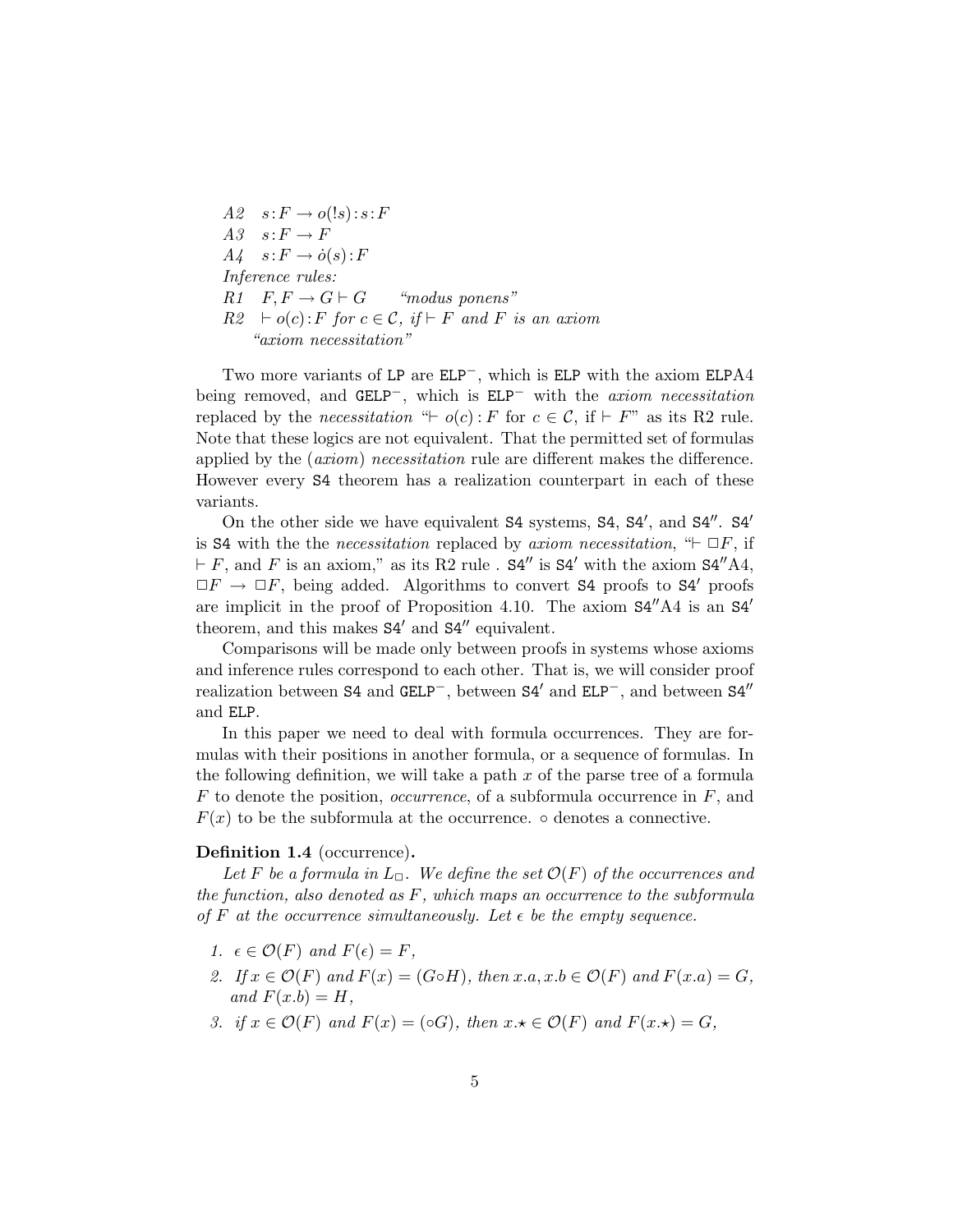*4. Furthermore, we extend the defintion on formulas to sequences of formulas* in  $L_{\Box}$ , *such* as proofs. Let F be the *n*-th element of a sequence *D, then*  $n \in \mathcal{O}(\mathcal{D})$  *and*  $\mathcal{D}(n) = F$ *.* 

In occurreces *a*, *b* denotes the left and right operand of binary operators and  $\star$  the operand of unary operators. Here's some facts about the notation of occurrences.

- 1.  $\epsilon \cdot x \equiv x \equiv x \cdot \epsilon$ ,
- 2. if  $x \in \mathcal{O}(\mathcal{D})$  and  $y \in \mathcal{O}(\mathcal{D}(x))$ , then  $x, y \in \mathcal{O}(\mathcal{D})$ , and  $\mathcal{D}(x, y) = \mathcal{D}(x)(y)$ ,
- 3. if  $\mathcal{E}$  is a substitutional instance of  $\mathcal{D}$  then  $\mathcal{O}(\mathcal{D}) \subseteq \mathcal{O}(\mathcal{E})$
- 4.  $\{ \mathcal{D}(x) \mid x \in \mathcal{O}(\mathcal{D}) \}$  is the set of subformulas of  $\mathcal{D}$ ,

We use *m-formula* to name all the formulas built from the non-propositional rules, i.e.  $\Box F$  and  $t : F$  are m-formulas.  $m(\mathcal{D})$  is the set of occurrences of m-formulas in *D*.

### 2 Non-circular Proofs

Consider the following example. Let

 $\phi_1 \equiv \Box(P \to Q) \to \Box P \to \Box Q$  $\phi_2 \equiv \Box(Q \to P) \to \Box Q \to \Box P$  $\phi_3 \equiv \Box(P \to Q) \to \Box(Q \to P) \to ((\Box P \to \Box P) \land$  $(\Box Q \rightarrow \Box Q))$ 

Then the sequence  $\phi_1$ ,  $\phi_2$ ,  $\phi_1 \rightarrow \phi_2 \rightarrow \phi_3$ ,  $\phi_2 \rightarrow \phi_3$ ,  $\phi_3$  is a proof, where  $\phi_1 \rightarrow \phi_2 \rightarrow \phi_3$  is a classical tautology. Given that  $\phi_1$  and  $\phi_2$  are axioms, they should be realized to

 $\phi_1^r \equiv s : (P \to Q) \to t : P \to (s \cdot t) : Q$  $\phi_2^r \equiv u : (Q \to P) \to v : Q \to (u \cdot v) : P$ 

for some proof terms *s*, *t*, *u*, *v*. But in order to realize  $\phi_1 \rightarrow \phi_2 \rightarrow \phi_3$  as a classical tautology, we need  $v = s \cdot t$  and  $t = u \cdot v$ . Since there is no solution to the equations, there's no way to realize the proof. The problem in this example comes from some kind of circularity among m-formula occurrences, especially among m-formula occurrences in modal axioms. Our goal is to show that all S4 proofs without circularity of this kind are realizable.

Here we need to find a way to partition formula occurrenes in a proof such that the movements of fomulas in the proof can be reflected. We use labels to induce partitions.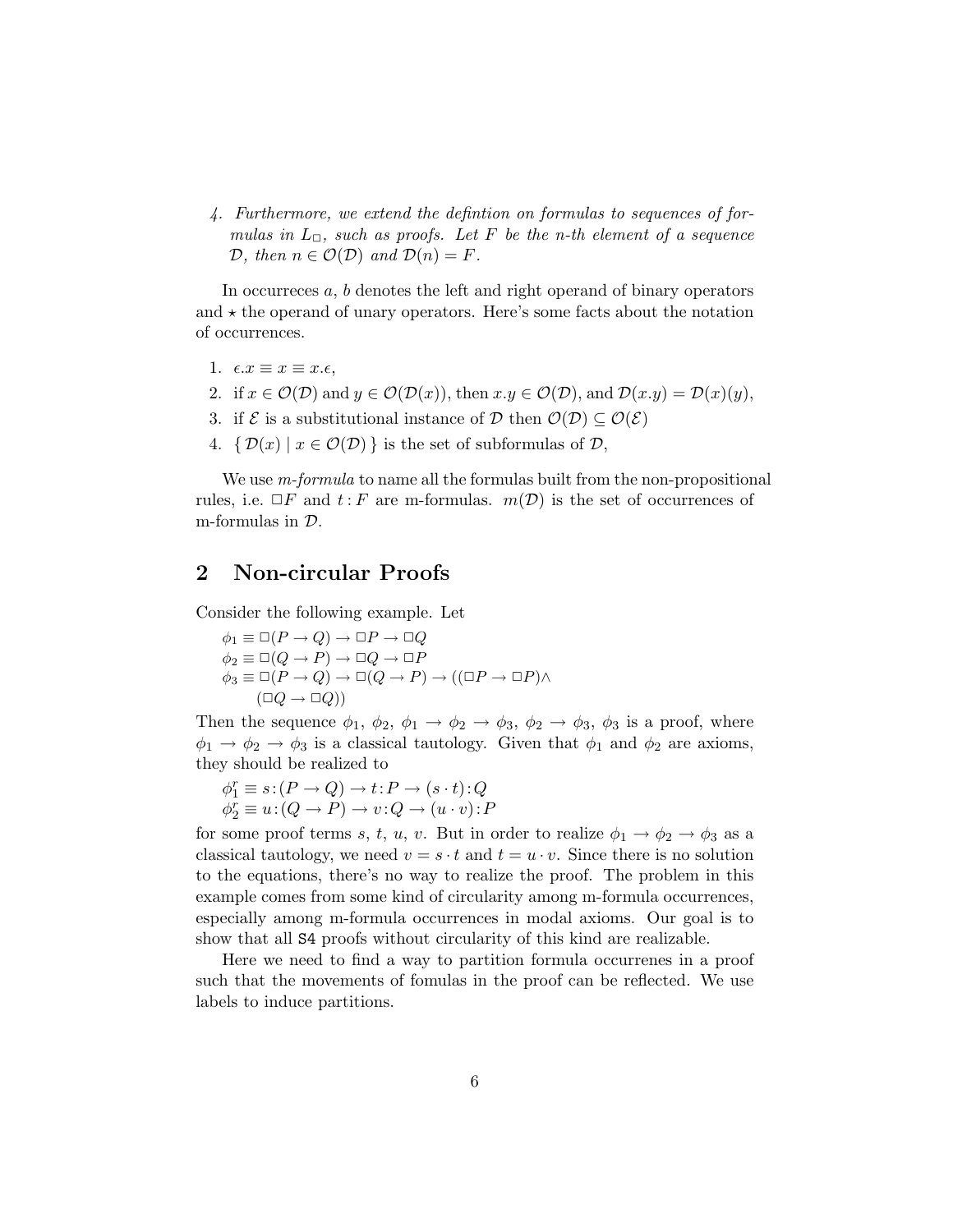#### Definition 2.1. *(label function)*

*Given*  $D$  *a formula or a sequence of formulas in*  $L_{\Box}$ *, and* **I** *a label set, we*  $call \, l : m(\mathcal{D}) \rightarrow I$  *a label funciton on*  $\mathcal{D}$ *. Any set can be a label set. Also label* function  $l_x \colon m(\mathcal{D}(x)) \to \mathbf{I}$  is defined as for any  $y \in m(\mathcal{D}(x)), l_x(y) = l(x,y)$ .

 $Every \text{ label function } l \text{ induces an equivalence relation } \overset{l}{\sim} \text{ on } \mathcal{O}(\mathcal{D}) \text{ such that } \overset{l}{\sim} \text{ and } \overset{l}{\sim} \text{ on } \mathcal{O}(\mathcal{D}) \text{ such that } \overset{l}{\sim} \text{ on } \mathcal{O}(\mathcal{D}) \text{ such that } \overset{l}{\sim} \text{ on } \mathcal{O}(\mathcal{D}) \text{ such that } \overset{l}{\sim} \text{ on } \mathcal{O}(\mathcal{D}) \text{ such that } \overset{l}{\sim} \text{ on } \mathcal{O}(\mathcal{D}) \text{ such that } \overset{l}{$ that for any  $x, y \in \mathcal{O}(\mathcal{D})$   $x \stackrel{l}{\sim} y$  iff  $\mathcal{D}(x) = \mathcal{D}(y)$  and for any  $x.z, y.z \in m(\mathcal{D})$  $l(x,z) = l(y,z)$ .

Contrary to Gentzen systems, where inference rules share some structural features, it is not obvious how to trace a formula moving in a proof in Hilbert style, where axioms are the main body of proof systems. Here's the idea. The different occurrences of a propositional letter in an axiom scheme mark the stops a formula should stay in an axiom when the proof  $\gamma$  grows<sup>1</sup>. That is, we demand that substitutional instances of a propositional letter's different occurrences in an axiom scheme be equivalent. Other than that, modal axiom schemes also may set conditions for the movements of m-formulas. In our case, the two  $\Box F$  occurrences in the scheme  $\Box F \rightarrow \Box \Box F$ should be equivalent. Here's the definition.

#### Definition 2.2 (proof label function).

*A label function l on a proof D in* S4*,* S4! *or* S4!! *is a proof label function provided:*

- *1. if*  $\mathcal{D}(n) = A^{\rho}$  *and*  $A(x) = A(y) \in \mathcal{P}$  *with A an axiom shceme and*  $\rho$  *a propositional letter substitution, then*  $n.x \sim n.y$ ,
- 2. *if*  $\mathcal{D}(n)$  *is*  $\Box F \rightarrow \Box \Box F$ *, then*  $l(n.a) = l(n.b.\star)$ *, i.e. (combining the above*) *n.a*  $\stackrel{l}{\sim}$  *n.b.*\*,
- *3. if*  $\mathcal{D}(n) = G$  *is derived from*  $\mathcal{D}(m) = F$  *and*  $\mathcal{D}(k) = F \rightarrow G$  *by modus ponens, then*  $n \sim k.b$  *and*  $m \sim k.a$ *,*
- *4. if*  $\mathcal{D}(n) = \Box F$  *is derived from*  $\mathcal{D}(m) = F$  *by necessitation (for*  $\mathcal{D}$  *in* S4*) or axiom necessitation* (for  $D$  *in* S4' *or* S4"), *then*  $n \times \sim n$ .

An example will help here. Given an axiom instance  $(\Box Q \rightarrow \Box P) \rightarrow$  $(\Box Q \rightarrow \Box P) \rightarrow (\Box Q \rightarrow \Box P)$  of the axiom scheme  $P \rightarrow Q \rightarrow P$ , there are three formula occurrences of  $\Box P$ . Among these formula occurrenes, the first and the third have to be given the same label, while there is no restriction on the label given to the second. Actually, all the subformulas

<sup>&</sup>lt;sup>1</sup>We don't distinguish axiom schemes from their simpliest propositional letter substitutional instances.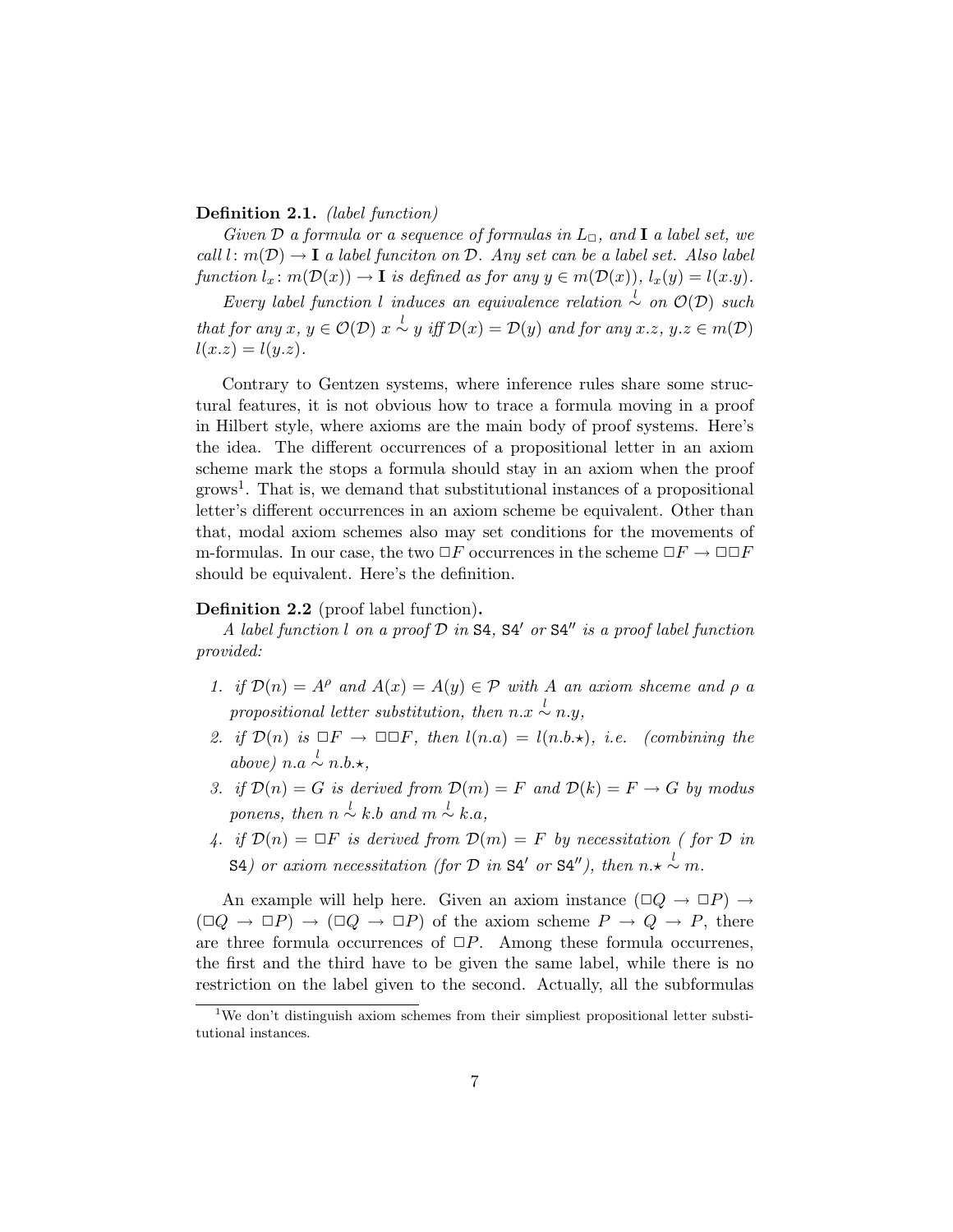within the first pair of parentheses should be considered as moving into the third pair of parentheses since subformulas in these pairs are subformulas of substitutional instances of the same propositional letter *P* of the axiom scheme. One of the labeling of the given axiom can be explicitly expressed as  $(\Box Q^v \to \Box P^w) \to (\Box Q^u \to \Box P^x) \to (\Box P^v \to \Box Q^w).$ 

Definition 2.3. *For any two label functions l, l* ! *on the same domain, we say l*' *covers l if*  $x \stackrel{l'}{\sim} y$ *, whenever*  $x \stackrel{l}{\sim} y$  *for any x, y in the domain.* 

Lemma 2.4. *If l is a proof label function on a proof D, and l* ! *is a label function on D such that l* ! *covers l, then l* ! *is also a proof label function on D.*

Our definition of proof label function is liberal. There can be more than one proof label function on a proof. But only the samllest one with respect the covering relation completely reflects the structure of the proof. We can constructively find a such one by following the conditions listed in the defintion. Later we need this lemma.

Lemma 2.5. *Given a proof D, and a label function l on D, if for any*  $x, y \in m(\mathcal{D})$  *with*  $x \stackrel{l}{\sim} y$ ,  $l'(x) = l'(y)$ , *then*  $l'$  *covers l.* 

As our earlier observation shows, what matter here are the relations (called a *stamp*) among m-formula occurrences in modal axioms. The relations defined below are suggested by LP, though all the results concerning circularity here can be applied to those determined by any stamps of any proof systems of any modal logics.

Definition 2.6 (the standard stamp of S4).

*A stamp A of a proof system is a collection of binary relations*  $\stackrel{A}{\rightarrow}$  *on m*(*A*) *with A a modal axiom scheme.*

*The standard stamp of* S4 *and* S4! *include (the scheme names stand for the schemes)*

 $\overrightarrow{A_1} = \{ \langle a, b.b \rangle, \langle b.a, b.b \rangle \},\$ and, one more for  $S4''$ ,  $\xrightarrow{A_4}$  = {  $\langle a, b \rangle$  }.

That is, we concern directed edges from  $\Box(F \to G)$  to  $\Box G$  and from  $\Box F$ to  $\Box G$  in the scheme  $\Box (F \rightarrow G) \rightarrow \Box F \rightarrow \Box G$ , from  $\Box F$  to  $\Box \Box F$  in the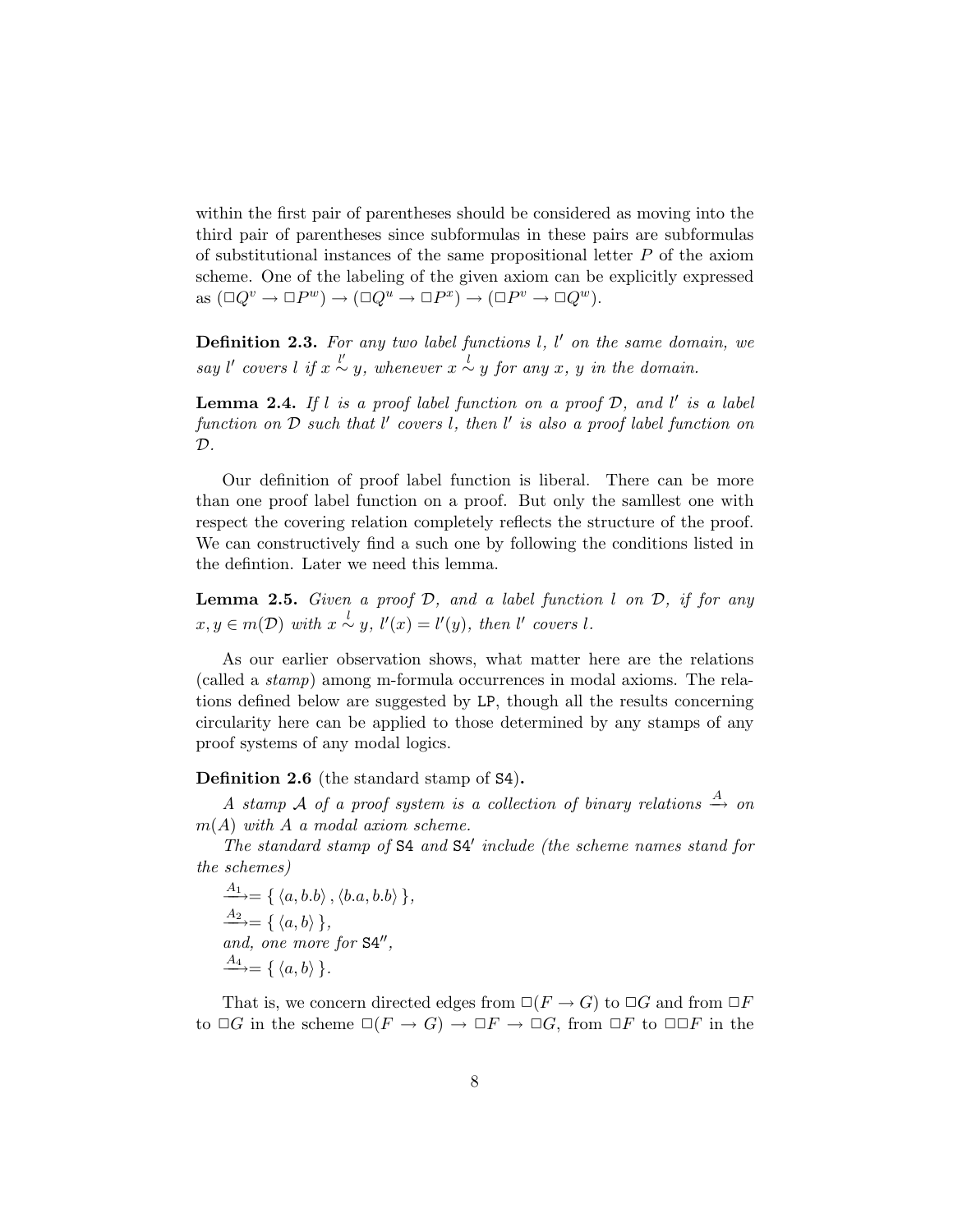scheme  $\Box F \to \Box \Box F$ , and from the first  $\Box F$  to the second  $\Box F$  in the scheme  $\Box F \rightarrow \Box F$ .

Below  $[x]^l$  denotes the equivalence class containing the occurrence x induced by the label function *l*.

Definition 2.7. *Given a proof label function l on D in a system with stamp A, if D*(*n*) *is an axiom instance of an axiom scheme A, we will write*  $[n.x]^l \stackrel{\mathcal{A}}{\longrightarrow} [n.y]^l$  *for*  $x \stackrel{A}{\longrightarrow} y$ *.* 

*We* say a sequence of equivalence classes  $E_1, E_2, \ldots$  *is* an A-stamping *chain, or just a stamping chain of the proof label function l if for any i,*  $E_i \stackrel{\mathcal{A}}{\longrightarrow} E_{i+1}.$ 

*A stamping chain is circular if there are*  $i \neq j$ ,  $E_i = E_j$ .

### Definition 2.8 (non-circular proof).

*A proof label function is said to be circular if one of its stamping chain is circular; otherwise non-circular.*

*A proof D is non-circular if there exists a non-circular proof label function defined on D.*

Before ending this section, let's see some examples.

 $\square (P \to Q)^x \to \square P^u \to \square Q^v$  $\square(Q \to P)^y \to \square Q^v \to \square P^w$  $\Box (P \to Q)^x \to \Box (Q \to P)^y \to \Box P^u \to \Box P^w$ 

This is a proof in  $S4$ , and also in  $S4'$  and  $S4''$ , with some non-crucial steps skipped, and one of the labeling of the proof defined by some proof lable function is expressed.  $\square (P \rightarrow Q)^x$ ,  $\square Q^v$ ,  $\square P^w$ , and  $\square P^u$ ,  $\square Q^v$ ,  $\square P^w$ are instances of non-circular stamping chains with the labels kept to express the equivalence classes. It's not difficult to see that no non-circular chain can be made in this case. If we replace the label *w* by the label *u* in our example, the result is still a labeling defined by a proof label function, but  $\Box P^u$ ,  $\Box Q^v$ ,  $\Box P^u$  will be a circular stamping chain. Here's another example.

$$
\Box (P \to Q)^x \to \Box P^u \to \Box Q^v
$$
  
\n
$$
\Box (Q \to P)^w \to \Box Q^v \to \Box P^u
$$
  
\n
$$
\Box (P \to Q)^x \to \Box (Q \to P)^x \to ((\Box P^u \to \Box P^u) \land (\Box Q^v \to \Box Q^v))
$$

A stamping chain of this labeling is  $\square (Q \rightarrow P)^x$ ,  $\square P^u$ ,  $\square Q^v$ ,  $\square P^u$ ,  $\square Q^v$ , which is circular. And it can be checked that every proof label function defined on this proof has a circular stamping chain.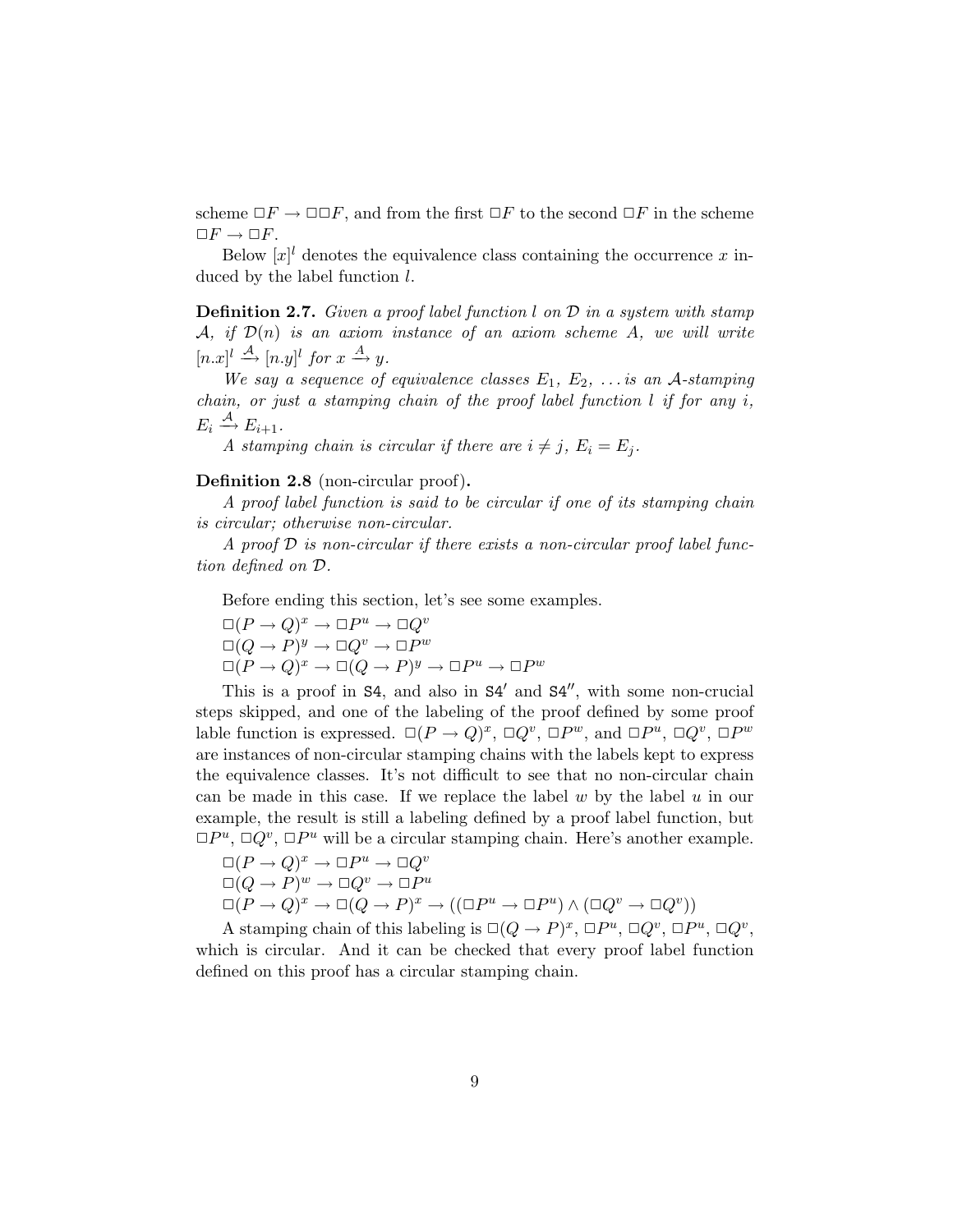# 3  $S4^{\triangle}$  and Non-circular Proof Realization

# 3.1  $S4^{\Delta}$

Two things lead us to find  $S4^{\Delta}$ . One is that the non-circularity can be detected by number labels. The other is that instead of directly dealing with m-formula occurrences, it will be easier to work on formulas but with their labels built in. We'll begin with the preliminary work.

Definition 3.1 (increasing proof label function).

*A proof label function*  $\Delta$ :  $m(D) \rightarrow \mathbb{N}$  *on a proof*  $D$  *in* S4, S4', *or* S4" *is increasing if*  $\Delta(n.x) < \Delta(n.y)$ *, for any substitutional instance*  $\mathcal{D}(n)$  *of an*  $\alpha$ *axiom scheme A*, and any *occurrences*  $x \xrightarrow{A} y$ .

**Lemma 3.2.**  $\Delta$  *is an increasing proof label function on a proof*  $D$ *, if and only if for any*  $x, y \in \mathcal{O}(\mathcal{D})$ *, if*  $[x]^{\Delta} \stackrel{\mathcal{A}}{\rightarrow} [y]^{\Delta}$ *, then*  $\Delta(x) < \Delta(y)$ *.* 

*Proof.* By the definitions of increasing proof label function and the fact that if  $w \stackrel{\Delta}{\sim} z$ , then  $\Delta(w) = \Delta(z)$ .

Proposition 3.3. *A proof D is non-circular if and only if there exists an increasing label function*  $\Delta$  *on*  $\mathcal{D}$ *.* 

*Proof.* When  $\Delta$  is increasing, by the lemma, the stamping chains of  $\Delta$  can't be circular. Hence every increasing proof label function is non-circular. For the other direction, when *D* is non-circular, there exists a proof label function *l* on *D* such that stamping chains of *l* is non-circular. Based on *l*, we can define a function  $\Delta_0: m(\mathcal{D}) \to \mathbb{N}$  such that  $\Delta_0(x) = \max\{k \mid x\}$  $[x]$ <sup>*l*</sup> is the k-th element of a stamping chain of *l*}. Since for any  $x \stackrel{\Delta}{\sim} y$  in  $m(\mathcal{D})$ ,  $\Delta_0(x) = \Delta_0(y)$ ,  $\Delta_0$  covers *l*;  $\Delta_0$  is a proof label function. Also since for  $[x]^l \stackrel{\mathcal{A}}{\rightarrow} [y]^l$ ,  $\Delta_0(x) < \Delta_0(y)$ ,  $\Delta_0$  is increasing. This completes the proof.  $\Box$ 

Based on  $\Delta_0$ , other increasing proof label function  $\Delta$  covering *l* can be built.

**Definition 3.4.** An equivalence class  $[x]^l$  in the proof is said to be initial if *there's no*  $[y]^l$  *such that*  $[y]^l \stackrel{A}{\longrightarrow} [x]^l$ .

Corollary 3.5. *Given a proof D and its proof label function l, let S be the set of initial equivalence classes* and  $f: S \to \mathbb{N}$ . There *exists* an *increasing proof label function*  $\Delta$  *covering l such that for any*  $[x]$ <sup>*l*</sup>  $\in$  *S,*  $\Delta(x) = f([x]^l)$ *.*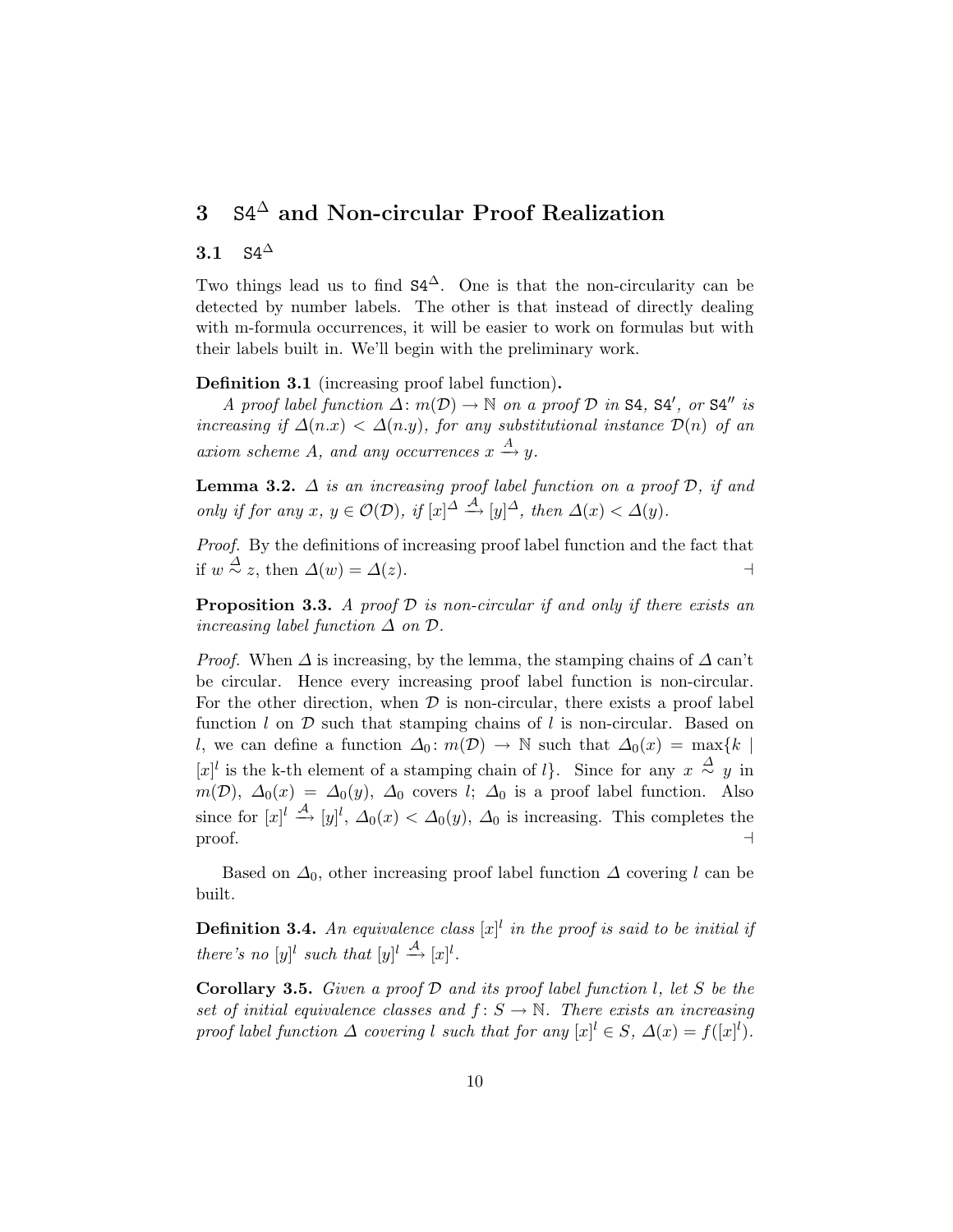*Proof.* Let  $m = \max\{f([x]^l) | [x]^l \in S\}$ , and  $\Delta_0$  be the function built by the construction in the above proposition. Then the numerical function  $\Delta$  such that for any  $x \in m(\mathcal{D})$ ,  $\Delta(x) = f([x]^l)$  if  $[x]^l$  is initial, otherwise  $\Delta(x) = \Delta_0(x) + m$  will do the job.

Let **I** be a label set. The language  $L_{\mathbf{I}}$  is an extended propositional language with the non-propositional formula formation rule: if  $F \in L<sub>I</sub>$  and  $u \in I$ ,  $(\Box F^u) \in L_I$ . We will call the label *u* in  $\Box F^u$  the principal label of the formula, denoted as  $\nu(\Box F^u)$ .  $\Box F^u$  is an m-formula.

Our Definition 1.4 can be well-adapted to define formula ocurrences of formulas or sequences of formulas in  $L_{\mathbf{I}}$  for any label set **I** with the following clause about m-formulas: if  $x \in \mathcal{O}(F)$  and  $F(x) = (\Box G^u)$ , then  $x \star \in \mathcal{O}(F)$ and  $F(x, \star) = G$ .

Several translations defined on formula occurrences will be given in the rest of the paper. They will all fix the propositional letter occurrences and commute with boolean connectives. Let  $\mathcal D$  be a sequence of formulas in  $L_{\Box}$ ,  $\mathcal F$  a sequence of formulas in  $L_{\mathbf I}$ .

#### Definition 3.6.

*For* every label function  $l: m(D) \rightarrow I$ , there is an induced translation, also *denoted by l*, *such that for any*  $x \in O(D)$ ,  $D^{l}(x) = \Box D^{l_{x,x}}(x, x)^{u}$  *where*  $u = l(x)$ .

*A*  $\Box$ -translation on *F* is a translation such that for every  $x \in m(\mathcal{F})$ ,  $\mathcal{F}^{\Box}(x) =$  $\Box \mathcal{F}^{\Box}(x.\star),$ 

*l*<sub>*F*</sub> *is a label function on*  $\mathcal{F}^{\Box}$  *induced by*  $\mathcal{F}$  *such that for every*  $x \in m(\mathcal{F}^{\Box})$ *,*  $l_{\mathcal{F}}(x) = \nu(\mathcal{F}(x)).$ 

The  $l_f$  is well-defined since  $x \in m(\mathcal{F}^{\Box})$  if and only if  $x \in m(\mathcal{F})$ .

**Lemma 3.7.** *For x*,  $y \in \mathcal{O}(\mathcal{D})$ ,  $x \stackrel{l}{\sim} y$  *iff*  $\mathcal{D}^l(x) = \mathcal{D}^l(y)$ *.* 

**Proposition 3.8.**  $\mathcal{F} = \mathcal{D}^l$  *iff*  $\mathcal{F}^{\square} = \mathcal{D}$  *and*  $l_{\mathcal{F}} = l$ *.* 

The language of  $S4^{\Delta}$  and its variants are  $L_{\Delta}$ , which is an  $L_{\mathbf{I}}$  with natural numbers as labels.

Definition 3.9 ( $S4^{\Delta}$ ).

*Axiom Schemes: A0 axiom schemes of classical propositional logic A1*  $\Box (F \rightarrow G)^i \rightarrow \Box F^j \rightarrow \Box G^k, i, j < k$ *A2*  $\Box F^i \rightarrow \Box (\Box F^i)^j, i < j$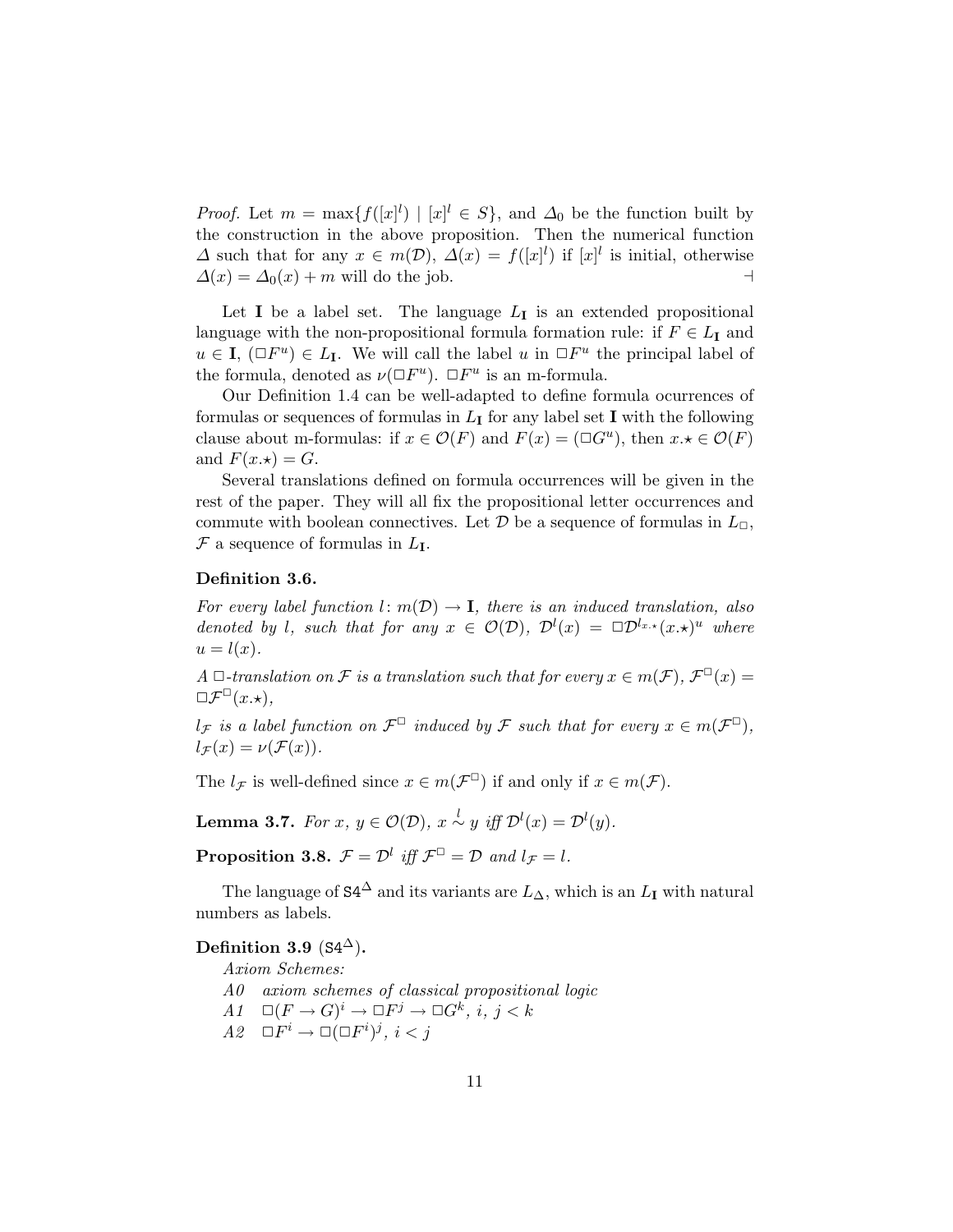$A3 \quad \Box F^i \rightarrow F$ *Inference rules*  $R1 \quad F, F \rightarrow G \vdash G \quad \text{"modus ponens"}$  $R2 \vdash \Box F^i$  *for any i*, *if*  $\models F$  *"necessitation"* 

 $S4^{\prime\Delta}$  is  $S4^{\Delta}$  with the *necessitation* replaced by the *axiom necessitation*, " $\vdash$  $\Box F^i$  for any *i*, if  $\vdash F$  and *F* is an axiom,", and  $S4''^{\Delta}$  is  $S4^{\Delta}$  with axiom  $S4''^{\Delta}AA$ ,  $\Box F^i \rightarrow \Box F^j$ ,  $i < j$ , being added

Next is the main theorem of this subsection.

**Theorem 3.10.** A proof  $D$  in  $S4$ ,  $S4'$ , or  $S4''$  is non-circular if and only *if* there is a proof label function  $\Delta$ :  $m(\mathcal{D}) \rightarrow \mathbb{N}$  *such that*  $\mathcal{D}^{\Delta}$  *is a proof in*  $S4^{\Delta}$ ,  $S4'^{\Delta}$ , *or*  $S4''^{\Delta}$ , *respectively.* 

*Proof.* When  $\mathcal{D}^{\Delta} = \mathcal{F}$  is a proof in  $S4^{\Delta}$  [S4'<sup> $\Delta$ </sup>, S4"<sup> $\Delta$ </sup>], it is not difficult to check that  $\mathcal{D}$  (=  $\mathcal{F}^{\square}$ ) is a proof in **S4** [**S4'**, **S4''**], and  $\Delta$  (=  $l_{\mathcal{F}}$ ) is a proof label function on  $\mathcal{D}$ . As to  $\Delta$ 's being increasing it is exactly because of our conditions set on the modal axiom schemes of the system. So *D* is noncircular. For the other direction when  $D$  is a non-circular proof, there is, by Proposition 3.3, an increasing proof label function, say ∆, on *D*. Then we only need to show  $\mathcal{D}^{\Delta}$  is a proof in  $S4^{\Delta}$  [S4<sup>' $\Delta$ </sup>, S4<sup>'' $\Delta$ </sup>]. Since  $\Delta$  is a proof label function, when *A* is an axiom, by Lemma 3.7,  $A^{\Delta}$  will still be an axiom, except that we have to check that those conditions we set on modal axiom schemes are fulfilled. And this is the case because  $\Delta$  is increasing. Furthermore, when  $\phi$  is derived from previous lines of the proof, it is routine to check that  $\phi^{\Delta}$  is still a derived line in  $\mathcal{D}^{\Delta}$  by the same inference rule.  $\Box$ 

### 3.2 Non-circular Proof Realization

Definition 3.11 (proof assignment).

*Given a sequence*  $F$  *of formulas in*  $L_{\Delta}$ *, a proof assignment p on*  $F$  *assigns each pair*  $(F, i)$  *to a subformula*  $\Box F^i$  *in*  $\mathcal F$  *a proof term.* 

*Each proof assignment p induces a translation on*  $\mathcal F$  *to a sequence of*  $L$ . *formulas such that*  $(\Box F^i)^p = p(F, i) : (F^p)$ 

Here's a characterization of m-formulas in a proof.

Definition 3.12. *Given a proof in an*  $S4^{\Delta}$  *system,* 

*1. if*  $\arcsin \Box(F \rightarrow G)^i \rightarrow \Box F^j \rightarrow \Box G^k$  *is in the proof, we say*  $\Box G^k$  *is an A1*-formula, and  $\lt \Box (F \rightarrow G)^i, \Box F^j >$  *is a predecessor pair of*  $\Box G^k$ *with*  $\square(F \to G)^i$  *the*  $\alpha$ -predecessor and  $\square F^j$  *the*  $\beta$ -predecessor of  $\square G^k$ *.*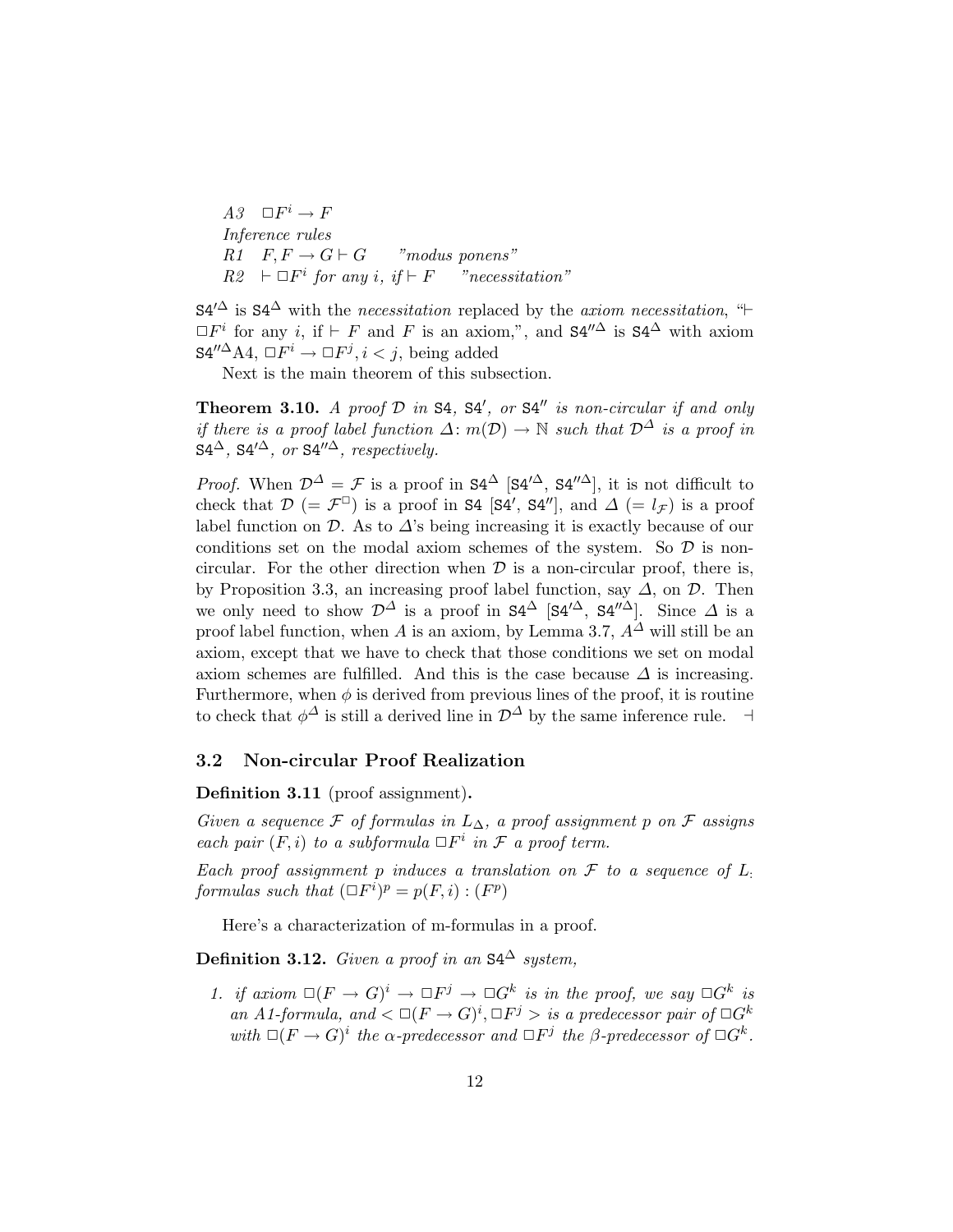- 2. *if* an axiom  $\Box F^i \rightarrow \Box (\Box F^i)^j$  *is in the proof,* we say  $\Box (\Box F^i)^j$  *is an*  $A2$ -formula, and  $\Box F^j$  is a  $\gamma$ -predecessor of  $\Box (\Box F^i)^j$ ;
- *3. if* an axiom  $\Box F^i \rightarrow \Box F^j$  *is in the proof,* we say  $\Box F^j$  *is* an A4-formula *and*  $\Box F^i$  *is a*  $\delta$ -predecessor of  $\Box F^j$ ;
- *4. if*  $□F^i$  *is derived from* necessitation *(in an* S4<sup>∆</sup> *proof)*, *or from* axiom necessitation *(in an*  $S4'^{\Delta}$  *proof or an*  $S4''^{\Delta}$  *proof), we say*  $\Box F^i$  *is an R2-formula .*

An m-formula can fall into more than one of those categories. If a formula is at most in one of the above categories we say the formula is stable. Especially when the formula is, say, only an A1-formula or in none of the above categories, we will say the formula is A1-stable. We will need this definition in the Subsection 4.3.

Definition 3.13 (characteristic proof assignment).

*Each proof*  $\mathcal{F}$  *in*  $S4^{\Delta}$ ,  $S4'^{\Delta}$ *, or*  $S4''^{\Delta}$  *will be associated with a system of equations*  $E_F$  *for an unknow proof assignment p. The system consists of:*

- 1.  $p(F, i) = o(p(G, j) \cdot p(H, k))$  when  $\langle \Box G^j, \Box H^k \rangle$  is a predecessor pair  $of \Box F^i$ ,
- 2.  $p(F, i) = o(\frac{p(G, j))}{p(G, j)}$  *when*  $\Box G^j$  *is a*  $\gamma$ -predecessor of  $\Box F^i$ ,
- *3.*  $p(F, i) = o(p(G, j))$  when  $\Box G^j$  is a  $\delta$ -predecessor of  $\Box F^i$ ,
- *4.*  $p(F, i) = o(c)$ , for some  $c \in \mathcal{C}$ , when  $\Box F^i$  is an R2-formula. In partic*ular, we request di*ff*erent constants for di*ff*erent equations.*

*A characteristic proof assignment of a proof*  $\mathcal{F}$  *in*  $S4^{\Delta}$ ,  $S4'^{\Delta}$ , *or*  $S4''^{\Delta}$  *is a proof assignment which satisfies all the equations in*  $\mathbf{E}_{\mathcal{F}}$ *.* 

Lemma 3.14. *Each proof <sup>F</sup> in* S4∆*,* S4!∆*, or* S4!!<sup>∆</sup> *has <sup>a</sup> characteristic proof assignment.*

*Proof.* We prove this by induction on the principal labels of m-formulas in *F*. In the base case, for m-formulas  $\Box F^i$  with *i* the smallest principal label of m-formulas in  $\mathcal{F}$ , if they are derived from  $(axiom)$  *necessitation*, we assign pairs  $(F, i)$  the proof constants c they need to have; otherwise they are assigned arbitrary terms. Especially, we assign different variables for different pairs.

At the induction step, suppose we want to determine the proof assignment value of  $\Box F^i$ , namely  $p(F, i)$ . By induction hypothesis, the proof assignment values of the predecessors of  $\Box F^i$  have been constructed, since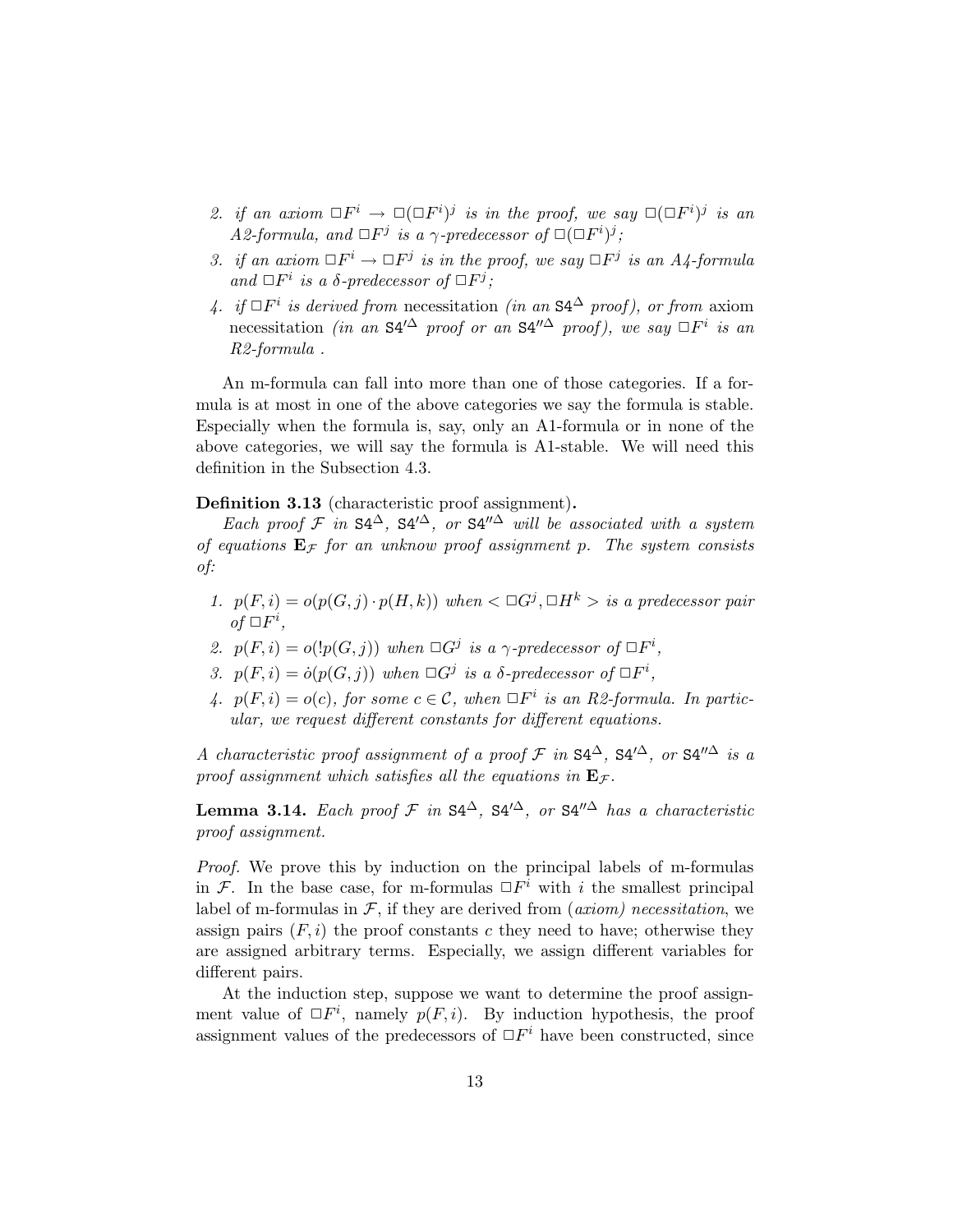their principal labels are smaller than *i*. When  $\Box F^i$  has no predecessor, assign a new proof variable to  $p(F, i)$ . If  $\Box F^i$  has only one predecessor  $\Box G^j$ which is a  $\delta$ -predecessor with  $p(G, j) = s$ , let  $p(F, i) = s + t$  for a term *t*. In other cases, let *S* be the set of proof terms built up from the proof assignment value of the predecessors of  $\Box F^i$ . That is, *S* contains  $s \cdot t$  if  $\angle \Box G^j$ ,  $\Box H^k$ is a predecessor pair of  $\Box F^i$  with  $p(G, j) = s$  and  $p(H, k) = t$ , 's if  $\Box G^j$  is a  $γ$ -predecessor with  $p(G, j) = s$ ,  $s$  if  $\Box G^j$  is an δ-predecessor with  $p(G, j) = s$ , and constant *c* if  $p(F, i) = o(c)$  is in  $\mathbf{E}_{\mathcal{F}}$ . Let  $p(F, i) = \sum_{s \in S} s$ . Then *p* is a characteristic proof assignment. .

**Theorem 3.15.** *H is a proof in* GELP<sup> $-$ </sup> [ELP<sup> $-$ </sup>, ELP] *if* and only *if* there *is a proof*  $\mathcal F$  *in*  $S4^{\Delta}$   $[S4'^{\Delta}, S4''^{\Delta}]$  *and a characteristic proof assignment p on*  $\mathcal F$ *such that*  $\mathcal{H} = \mathcal{F}^p$ *.* 

*Proof.* Given a proof  $\mathcal F$  in  $S4^{\Delta}$  [S4'<sup> $\Delta$ </sup>, S4"<sup> $\Delta$ </sup>] and a characteristic proof assignment *p* on *F*, it's not hard to check that  $H = \mathcal{F}^p$  is a proof in GELP<sup>−</sup> [ELP−, ELP]. For the other direction, let *Tm*(*H*) be the set of proof terms in *H*, and  $\eta: Tm(\mathcal{H}) \to \mathbb{N}$  be an injective function linearizing the subterm relation on  $Tm(\mathcal{H})$ . Then there is a translation on  $\mathcal H$  induced by  $\eta$  such that  $(t: F)^{\eta} = \Box(F^{\eta})^{\eta(t)}$ . Then  $\mathcal{F} = \mathcal{H}^{\eta}$  is a proof in S4<sup> $\Delta$ </sup> [S4'<sup> $\Delta$ </sup>, S4''<sup> $\Delta$ </sup>]. Now take the proof assignment *p* such that for any  $\Box F^i$  in  $\mathcal{F}, p(F, i) = \eta^{-1}(i)$ . *p* will satisfy all the equations in  $\mathbf{E}_{\mathcal{F}}$ , and  $\mathcal{F}^p$  will be  $\mathcal{H}$ .

**Theorem 3.16.** A proof  $D$  in  $S4$   $[S4', S4'']$  is non-circular if and only if *there exists* a *realization*  $r$  *such that*  $D^r$  *is* a *proof in* GELP<sup> $-$ </sup> [ELP<sup> $-$ </sup>, ELP].

*Proof.* To realize a non-circular proof  $D$  in  $S4$   $[S4', S4'']$ , by Theorem 3.10, there is a  $\Delta$  such that  $\mathcal{D}^{\Delta}$  is a proof in  $S4^{\Delta}$  [S4'<sup> $\Delta$ </sup>, S4'<sup>' $\Delta$ </sup>], and, by the theorem above, there is a *p* such that  $(D^{\Delta})^p$  is a proof in GELP<sup>-</sup> [ELP<sup>-</sup>, ELP]. Take  $r = p \circ \Delta$ . Then the translation induced from this *r* is the one we want. For the other direction, let  $\mathcal{H} = \mathcal{D}^r$  be a proof in GELP<sup>-</sup> [ELP<sup>-</sup>, ELP]. Then  $\mathcal{H} = \mathcal{F}^p$  for some proof  $\mathcal{F}$  in S4<sup> $\Delta$ </sup> [S4<sup>' $\Delta$ </sup>, S4<sup>'' $\Delta$ </sup>] and some proof assignment *p*. It can be checked that  $\mathcal{D} = \mathcal{F}^{\Box}$ . *D* is a non-circular proof.

In fact, for this direction, we can directly prove it from  $H$ . If we disregard the superficial symbolic difference, language *L*: is one of labeled modal language  $L_I$  with proof terms as labels. Then  $\mathcal{D} = \mathcal{H}^{\Box}$  and  $l_{\mathcal{H}} = r$ . However *r* will be a non-circular proof label function on  $D$  because of the conditions of proof terms set on modal axiom schemes of proof terms set on modal axiom schemes. .

When trying to prove the *realization theorem* by induction on a Hilbert style proof, researchers find difficulty in dealing with *modus ponens* that if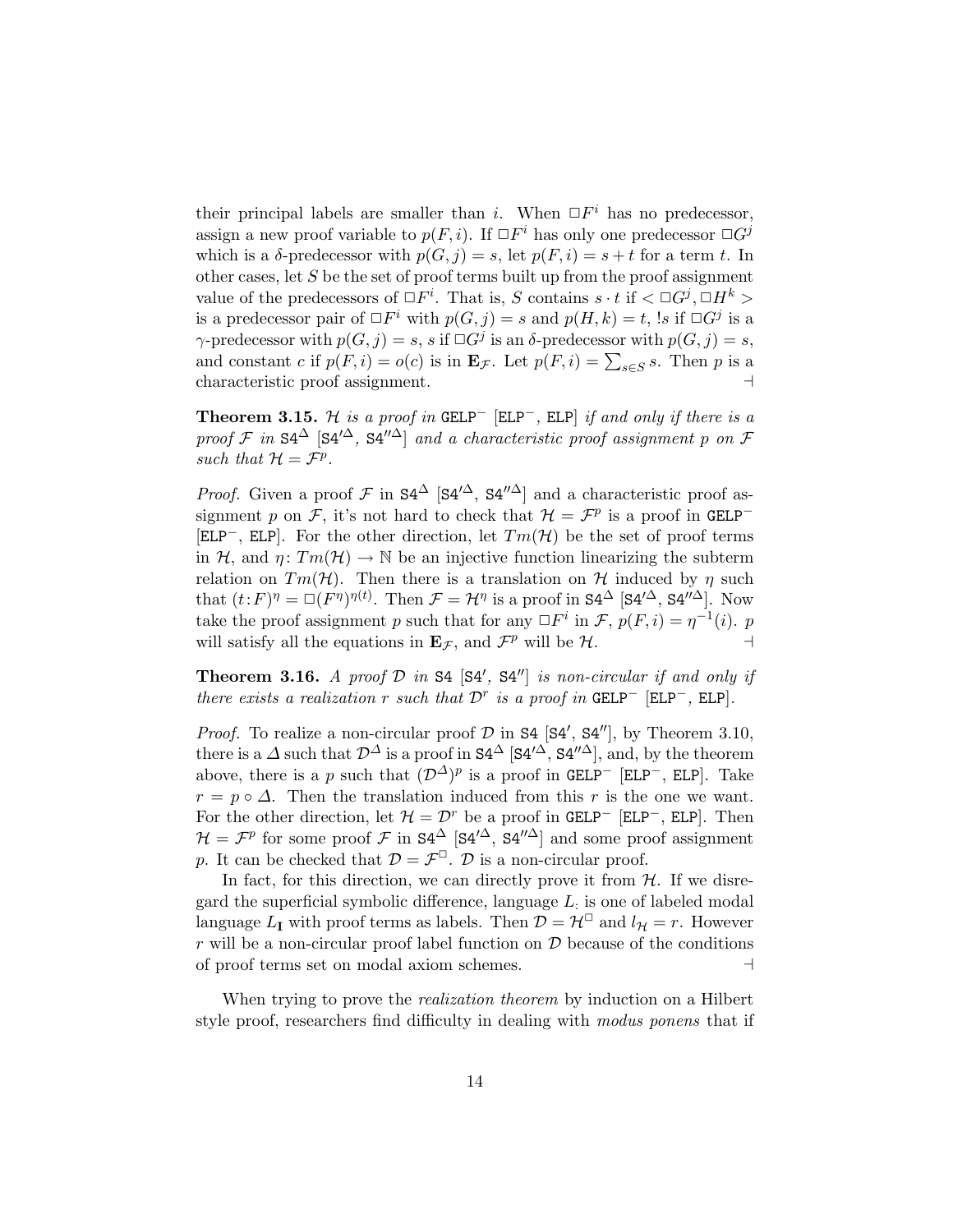theorems  $F$  and  $F \to G$  are realizable, meaning there are theorems  $F^{r_1}$  and  $(F \to G)^{r_2}$  in an LP-style logic, it is hard to unify the realizations  $r_1$  and  $r_2$ as one realization. Here we provide an explanation. Suppose for theorems  $F^{r_1}$  and  $(F \to G)^{r_2}$ , we have their proofs  $\mathcal{D}^{r_1}$  and  $\mathcal{D}^{\prime r_2}$  where the underlying sequences  $D$  and  $D'$  are non-circular. Now though the concatenation sequence  $\mathcal{D}\mathcal{D}'G$  is a proof of *G*, it doesn't have to be non-circular. Hence there is no immediate *r* such that  $(\mathcal{DD}'G)^r$  is a proof. As a result, the difficulty to find an unified realization *r* of *F* and  $F \to G$  is the same as the difficulty to find an algorithm to directly convert a circular proof to a non-circular one.

Our research also show that not all proofs but only non-circular proofs are coded by proof terms. This is different from the cases for  $\lambda$ -calculus (Natural Deduction) and combinatory logic (Hilbert style proofs), where every intuitionistic proof is represented. We can say LP (and so is  $S4^{\Delta}$ ) is a study of non-circular proofs, where substitutive proof terms code the interstructure of the proofs. While one LP proof has more information than the other, only the smallest one with respect to the covering relation has the full strutural information of its underlying non-circular proof. But if the complexity is taken into account, it is possible that for an  $\mathsf{S}4$  theorem  $\phi$ , in any of its realization there is a proof term whose length is far more longer than the length of  $\phi$ 's shortest proof. Of course, this statement needs more reasearches on non-circular proofs to confirm.

The following are some further features of our proof realization algorithm.

*Remark* 1*.* Normal realization is the kind of theorem realization which demands that different negative m-formula occurrences be realized by different proof variables. In our proof realization procedure, if in a ∆-style proof every negative formula has only one occurrence in the conclusion and is intial, i.e. having no predecessors, then the conclusion can be normally realized. Let's call proofs of this kind normal. Then it is not difficult to check  $\Delta$ -style proofs produced in the next section, with some number label adjustments, will be normal, and hence our theorem realization procedure can produce normal realization.

*Remark* 2*.* An alternative to the *axiom necessitation* is that a formula *c* :*A* with a constant  $c \in \mathcal{C}$  and an axioms A can be derived only if it is in a *Constant Specification* set. In this case, we just have to delay the providing of specific proof constants until the end of the proof realization algorithm.

*Remark* 3. For two  $\Delta$ -style proofs  $\mathcal{D}^{\Delta}$  and  $\mathcal{D}^{\Delta'}$ , though they have the same underlying sequence, their proof realizations can be different. Especially,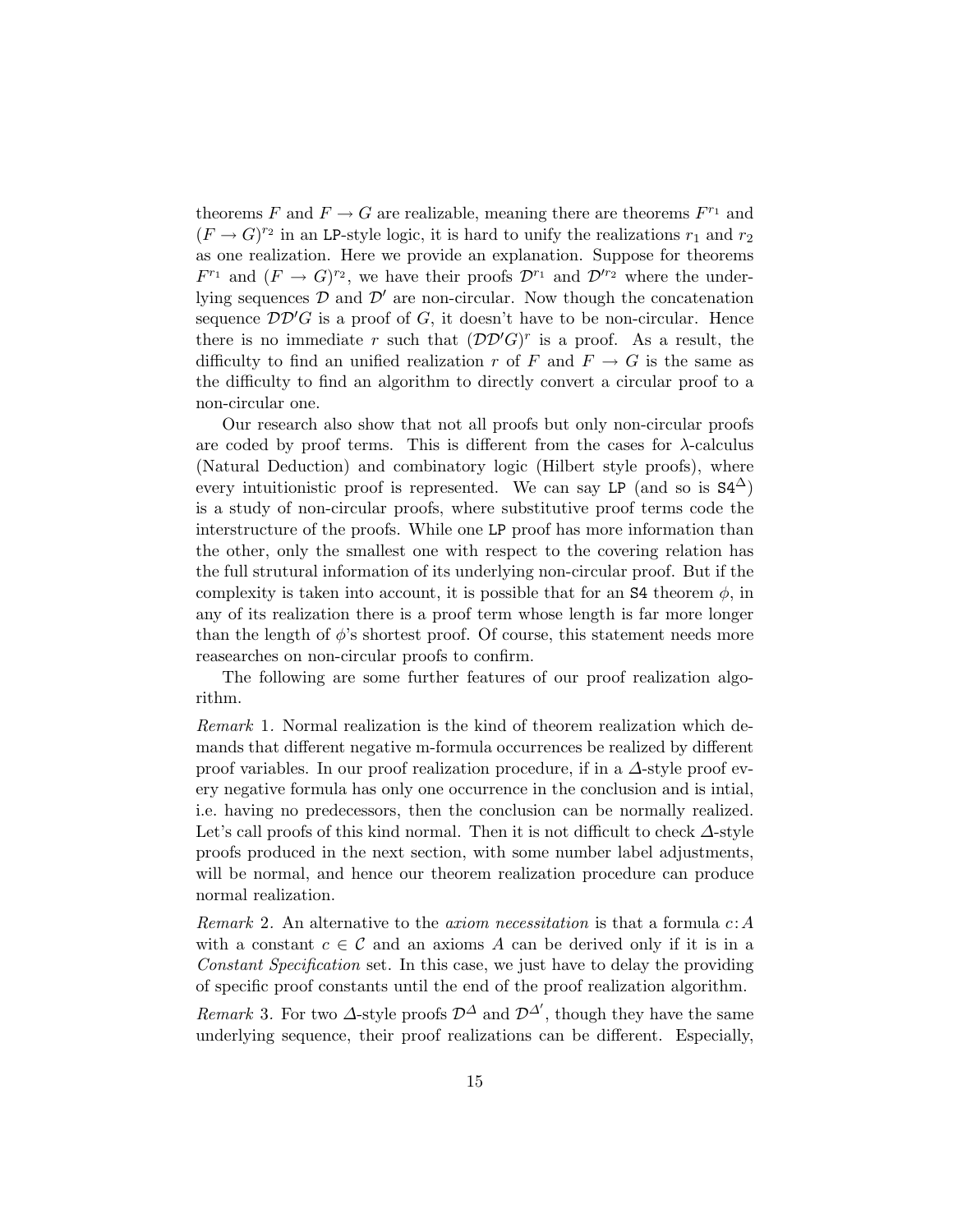when  $\Delta'$  covers  $\Delta$ , the proof realzation result of  $\mathcal{D}^{\Delta'}$  can have longer proof terms. So if the complexity is the issue, the smallest  $\Delta$  on  $\mathcal D$  with respect to the covering relation should be taken.

## 4 A (Thereom) Realization Procedure

In the first subsection, we show that every S4 theorem can be realized to an  $S4^{\Delta}$  theorem by examining the theorem's cut-free proof. In the second, we show how to produce an  $S4^{\prime\Delta}$  proof from an  $S4^{\Delta}$  proof. Finally, from an  $S4^{\prime\Delta}$ proof, we create an  $S4''^{\Delta}$  proofs of a type, called stable, whose realization will be an LP proof.

### 4.1 From S4 to  $S4^{\Delta}$

A sequent  $\Gamma \Rightarrow \Gamma'$  is a pair of finite multisets  $\Gamma$ ,  $\Gamma'$  of formulas. It is convenient for us to view a sequenct as a formula  $C_1 \rightarrow (\ldots \rightarrow (C_n \rightarrow C_n))$ convenient for us to view a sequenct as a formula  $C_1 \to (\ldots \to (C_n \to \nabla \Gamma')\ldots)$ . Given a multiset  $\Gamma = \{C_i\}$  of formulas in  $L_{\Box}$ ,  $\square \Gamma = \{\Box C_i\}$ . Given a multiset  $\Gamma = \{C_i\}$  of formulas in  $L_{\Delta}$ ,  $\Box \Gamma^{\iota} = \{\Box C_i^{j_i}\}\$ , for  $j_i$  a number in the multiset  $\iota$ .  $|\Gamma|$  is the number of formulas in  $\Gamma$ . Here's the Gentzen systems<sup>2</sup>.

### Definition 4.1 (S4*G*−).

*The only axiom is that*  $P \Rightarrow P$ *, for a propositional letter*  $P$ *. The rules for weakening (W) and constraction (C)*

$$
LW \frac{\Gamma \Rightarrow \Gamma'}{A, \Gamma \Rightarrow \Gamma'} \quad RW \frac{\Gamma \Rightarrow \Gamma'}{\Gamma \Rightarrow \Gamma', A}
$$

$$
LC \frac{A, A, \Gamma \Rightarrow \Gamma'}{A, \Gamma \Rightarrow \Gamma'} \quad RC \frac{\Gamma \Rightarrow \Gamma', A, A}{\Gamma \Rightarrow \Gamma', A}
$$

*The classical logical rules*  $(i=0,1)$ :

$$
L \neg \frac{\Gamma \Rightarrow \Gamma', A}{\neg A, \Gamma \Rightarrow \Gamma'} \quad R \neg \frac{\Gamma, A \Rightarrow \Gamma'}{\Gamma \Rightarrow \Gamma', \neg A}
$$
  
\n
$$
L \land \frac{A_i, \Gamma \Rightarrow \Gamma'}{A_0 \land A_1, \Gamma \Rightarrow \Gamma'} \quad R \land \frac{\Gamma \Rightarrow \Gamma', A \quad \Gamma \Rightarrow \Gamma', B}{\Gamma \Rightarrow \Gamma', A \land B}
$$
  
\n
$$
L \lor \frac{A, \Gamma \Rightarrow \Gamma' \quad B, \Gamma \Rightarrow \Gamma'}{A \lor B, \Gamma \Rightarrow \Gamma'} \quad R \lor \frac{\Gamma \Rightarrow \Gamma', A_i}{\Gamma \Rightarrow \Gamma', A_0 \lor A_1}
$$
  
\n
$$
L \rightarrow \frac{\Gamma \Rightarrow \Gamma', A \quad B, \Gamma \Rightarrow \Gamma'}{A \rightarrow B, \Gamma \Rightarrow \Gamma'} \quad R \rightarrow \frac{A, \Gamma \Rightarrow \Gamma', B}{\Gamma \Rightarrow \Gamma', A \rightarrow B}
$$

<sup>&</sup>lt;sup>2</sup>Our system  $S4G^-$  is similar to the cut-free propositional fragment of G1s in [18] but for language with only one modal operator  $\Box$ , and with the negation  $\neg$  connective instead of the falsehood ⊥.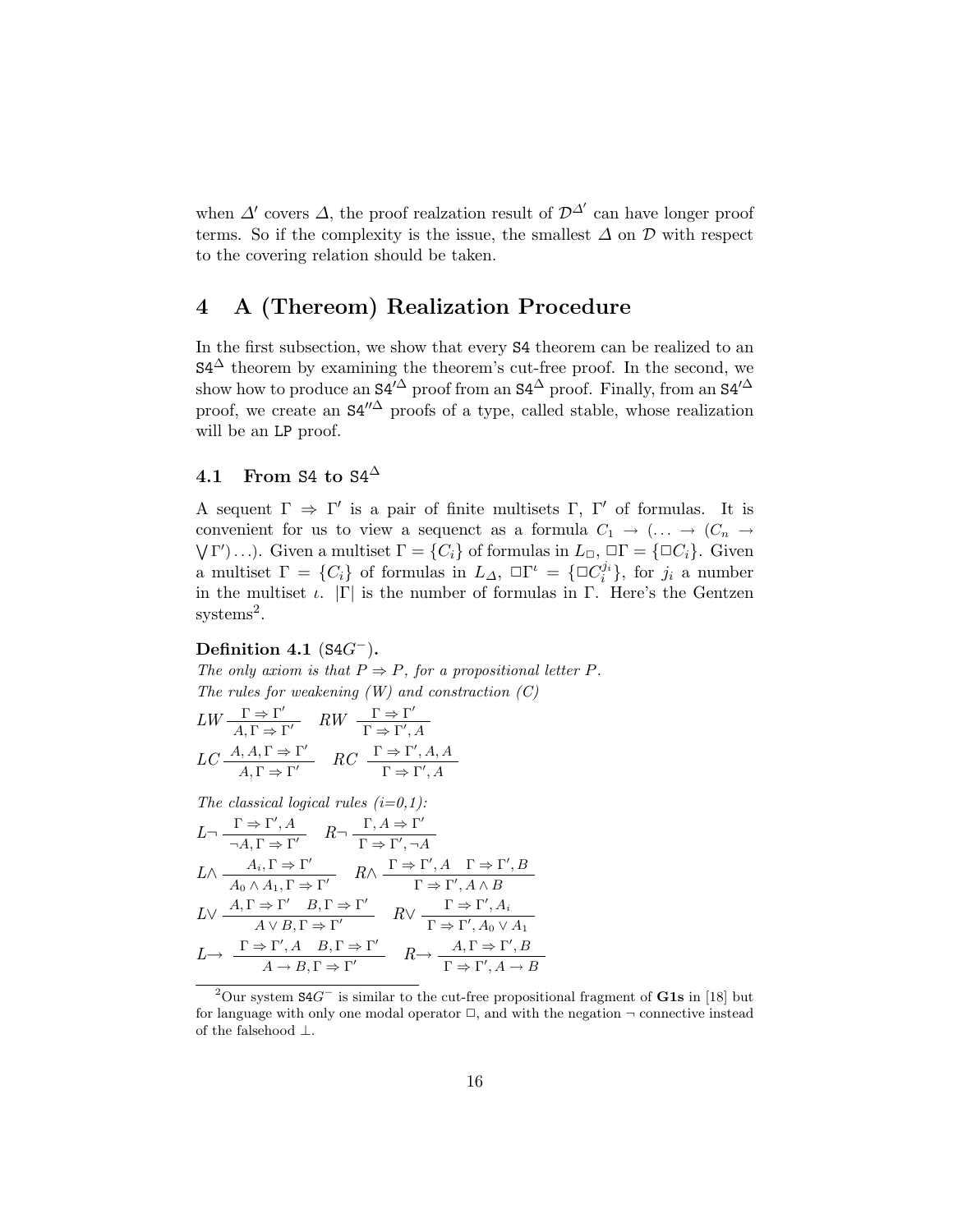*The modal rules are*  $L \Box \frac{A, \Gamma \Rightarrow \Gamma'}{\Box A, \Gamma \Rightarrow \Gamma'}$   $R \Box \frac{\Box \Gamma \Rightarrow A}{\Box \Gamma \Rightarrow \Box A}$ 

Definition 4.2 ( $S4^{\Delta}G^-$ ).

 $S4^{\Delta}G^-$  *is a system on formulas in*  $L_{\Delta}$ . It *is just the*  $S4G^-$  *with the following* ∆*-modal rules*

$$
L \Box \frac{A, \Gamma \Rightarrow \Gamma'}{\Box A^i, \Gamma \Rightarrow \Gamma'}
$$
, for any  $i$   

$$
R \Box \frac{\Box \Gamma^i \Rightarrow A}{\Box \Gamma^i \Rightarrow \Box A^i}
$$
, for any  $i > \max(\iota) + |\Gamma| + 1$ , when  $|\Gamma| \neq 0$ , and  
for any  $i$  when  $|\Gamma| = 0$ 

In the following, when we adjust m-formula occurrences' number labels, we adjust all the related fomulas of premises and conclusions of rules to the same number. Recall that cut-free proofs respect the polarity of formulas.

**Lemma 4.3.** If in an  $S4^{\Delta}G^-$  proof we adjust the number labels such that *the principal labels of negative m-formula occurrences become smaller, and those of positive m-formula occurrences become larger, the result will still be*  $an$  S4<sup>∆</sup> $G^-$  *proof.* 

*Proof.* The only apllications of inference rule will be affected by this adjustment are the applications of the right  $\Delta$ -modal rule. However, the condition set on the rule certainly is still fulfilled after the adjustment.  $\Box$ 

**Proposition 4.4.** *Every*  $S4G^-$  *proof is a proof of*  $S4^{\Delta}G^-$  *without number labels.*

*Proof.* The proof is quite staightforward. We can give suitable labels to an S4*G*<sup>−</sup> proof by induction on the depth of the prooftree. There are some cases, like applications of two-premise inference rules, in which the labels need adjustments. In these cases, we can apply the previous lemma to have adequate labels. Nevertheless, the most efficient method is to let all negative formula occurrences have label 0, and all positive formula occurrences have label equal to the nubmer of m-formula occurrecs in the S4*G*<sup>−</sup> proof. Then the condition for the right  $\Delta$ -modal rule will be satisfied. But notice that this efficient method won't work when the  $\Delta$ -modal rule have conditions such that the priniciple label of a positive m-formula relys on principal labels of other positve m-formulas. .

**Proposition 4.5.** *Every*  $S4^{\Delta}G^-$  *proof of can be converted to an*  $S4^{\Delta}$  *proof with the same conclusion.*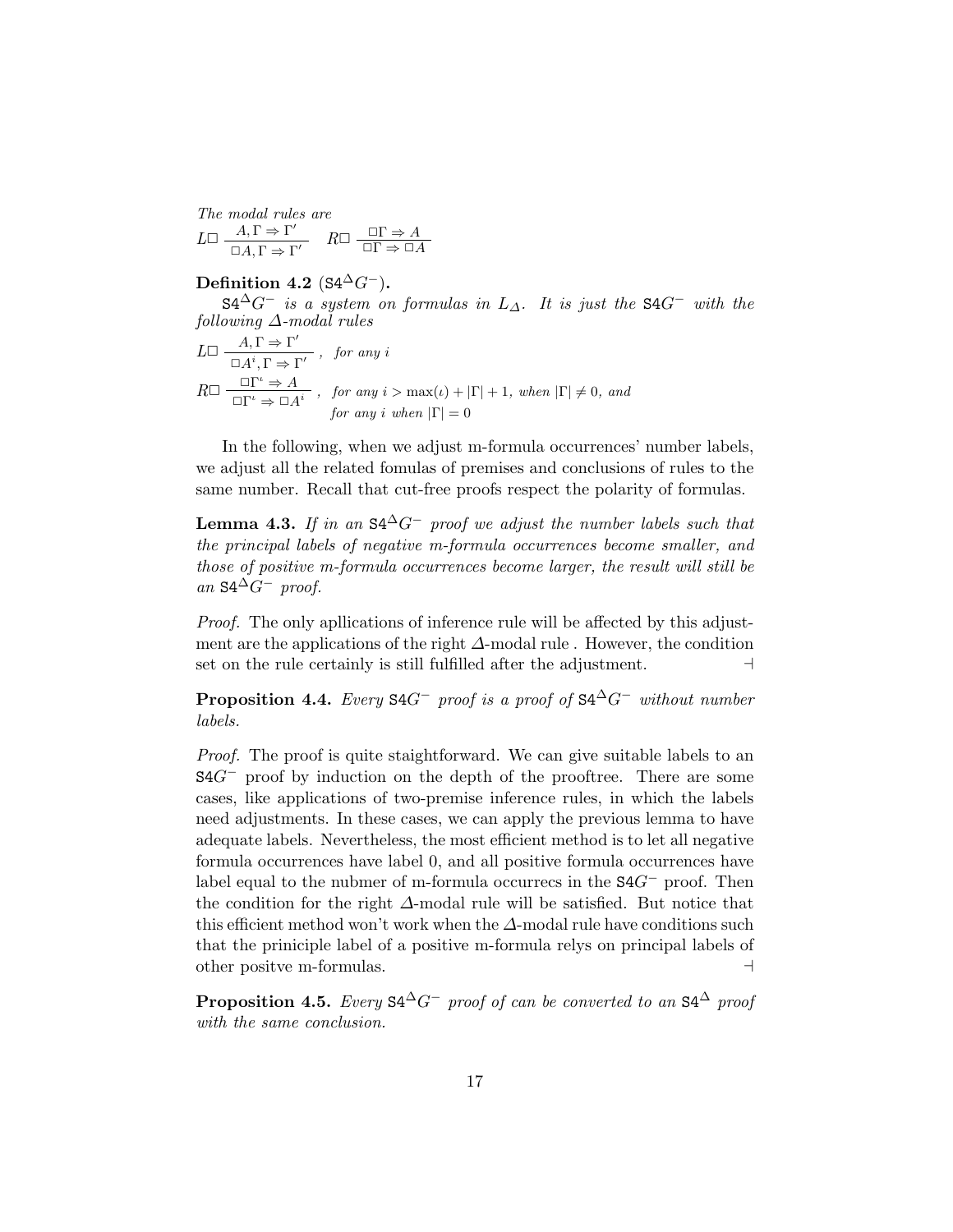*Proof.* The procedure is just to convert each application of an inference rule (including axioms) to a sequence of formulas. Here we only have to check there are such conversion for applications of  $\Delta$ -modal rules, especially the right ∆-modal rule. We need the following lemma:

**Lemma 4.6.** For  $|\Gamma| > 0$  and  $i > \max(i, e) + |\Gamma| + 1$ ,  $\Box(\Box \Gamma^i \Rightarrow A)^e \rightarrow$  $(\Box \Gamma^{\iota} \Rightarrow \Box A^i)$  *is provable in* S4<sup> $\Delta$ </sup>.

*Proof.* It's equivalent to prove that for  $|\Theta| \ge 0$  and  $i > \max(i, j, e) + |\Theta| + 2$  $(*) \Box(\Box C^j \rightarrow (\Box \Theta^i \Rightarrow A))^e \rightarrow (\Box C^j \rightarrow (\Box \Theta^i \Rightarrow \Box A^i))$ 

is provable in  $S4^{\Delta}$ . We will prove this by induction on  $|\Theta|$ . First let  $e'$  $max(e, j + 1)$  then

$$
\Box(\Box C^j \to (\Box \Theta^i \Rightarrow A))^e \to \Box(\Box C^j)^{j+1} \to \Box(\Box \Theta^i \Rightarrow A)^{e'}
$$

is an A1 axiom, and

 $\Box C^j \rightarrow \Box (\Box C^j)^{j+1}$  is an A2 axiom, and hence

 $(\ast \ast) \Box(\Box C^j \rightarrow (\Box \Theta^i \Rightarrow A))^e \rightarrow \Box C^j \rightarrow \Box (\Box \Theta^i \Rightarrow A)^{e'}$ 

is provable in  $S4^{\Delta}$ . When  $\Theta$  is empty, let  $e' = i > \max(e, j) + 2 > \max(e, j + 1)$ 1), then (∗∗) holds, and hence the base case of (∗) is proved. At the induction step suppose  $|\Theta| = n + 1$ . Let  $e' = \max(j + 1, e) + 1$  and  $i > \max(i, j, e) + 1$  $|\Theta| + 2$  and hence  $i > \max(i, e') + |\Theta| + 1$ . Then (\*\*) holds. By induction hypothesis,  $\square(\square\Theta^{\iota} \Rightarrow A)^{e'} \rightarrow (\square\Theta^{\iota} \Rightarrow \square A^{\iota})$ , which is equivalent to the  $\text{formula } \Box(\Box C'^{j'} \rightarrow (\Box \Theta'^{i'} \Rightarrow A))^{e'} \rightarrow (\Box C'^{j} \rightarrow (\Box \Theta'^{i'} \Rightarrow \Box A^{i})) \text{ with } |\Theta'| = n,$ holds. Then by classical propositional logic  $(*)$  is provable in  $S4^{\Delta}$ . This finishes the proof for the induction step. .

Since if  $\Box \Gamma' \Rightarrow A$  is provable in  $S4^{\Delta}$ , when  $\Gamma$  is empty, by *necessitation*,  $\Rightarrow \Box A^i$  is provable, and when  $\Gamma$  is not empty,  $\Box(\Box \Gamma^i \Rightarrow A)^0$  is a theorem, and hence, by the lemma,  $\square \Gamma^i \Rightarrow \square A^i$  is provable in  $S4^{\Delta}$ , whenever  $i > \max(i) + |\Gamma| + 1$ .  $\max(\iota) + |\Gamma| + 1.$ 

### Corollary 4.7. *Every* S4 *theorem has a non-circular proof.*

*Proof.* From all above in this subsection we can conclude that every S4 theorem  $\phi$  can be realized to an  $S4^{\Delta}$  theorem  $\phi^{\Delta}$ . Let *F* be an  $S4^{\Delta}$  proof of  $\phi^{\Delta}$ . Then by Theorem 3.10.  $\mathcal{F}^{\Box}$  is a non-circular proof of  $\phi$ . of  $\phi^{\Delta}$ . Then by Theorem 3.10,  $\mathcal{F}^{\Box}$  is a non-circular proof of  $\phi$ .

### 4.2 From  $S4^{\Delta}$  to  $S4^{\Delta}$

In this subsection we will convert an  $S4^{\Delta}$  proof to an  $S4^{\prime\Delta}$  proof. We will provide two methods: one is called the inductive and the other is the structural. They have different purposes. We will discuss them later. Now we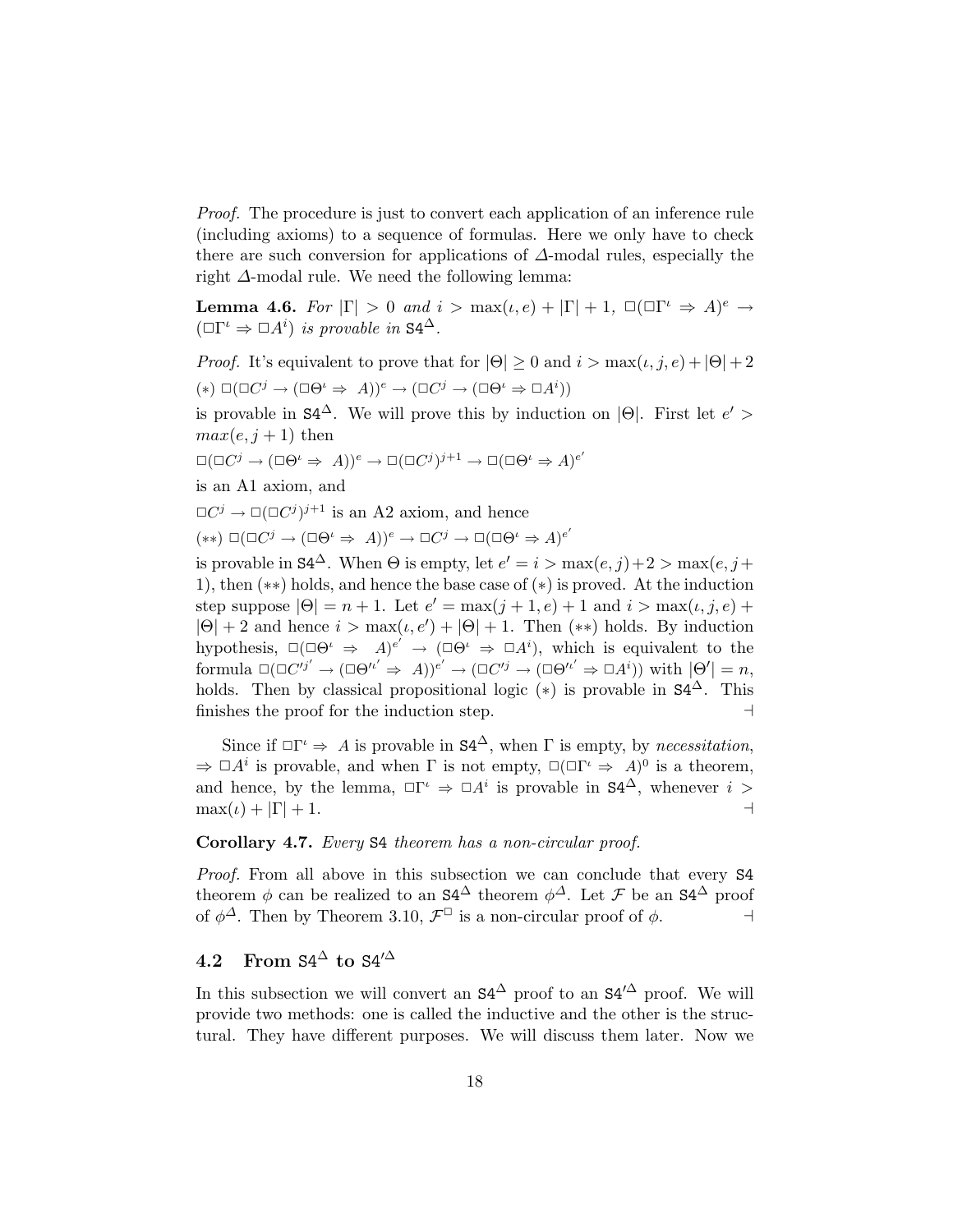need to do some preliminary work. First, we will presuppose that in the  $S4^{\Delta}$ proof in discussion every R2-formula is initial, that is, it has no predecessors. This is the case when the proof is coverted from an  $S4^{\Delta}G^-$  proof. However, in general if an R2-formula  $\Box F^i$  has predecessors, we can extend the proof by adding formulas including

 $\Box F^0$ ,  $F \to F$ ,  $\Box (F \to F)^0$ ,  $\Box (F \to F)^0 \to \Box F^0 \to \Box F^i$ ,  $\Box F^0 \to \Box F^i$ , and a proof of the tautology  $F \to F$  if it is not an axiom.

Second, since now in our proof every R2-formula is initial, we can adjust the labels in the proof such that the number labels of these initial formulas have the numbers we want them to have, as suggested by the Corollary 3.5. Now given an  $S4^{\Delta}$  proof, before we extend the proof to an  $S4^{\Delta}$  proof, we will first modify the number label of an R2-formulas derive from the *n*-th element of the proof to be  $a^{n+1}$  for some constant  $a$  in the inductive method, and to *n* in the structural method. We first see the inductive method.

**Lemma 4.8.** For any S4<sup> $\Delta$ </sup> proof *F*, there is an S4<sup> $\Delta$ </sup> proof *F*' such that if  $\phi$  *is* the *k*-th element of F, then  $\Box \phi^{ka}$  *is* the *i*-th element of F', where a *is a constant and i at most ka.*

*Proof.* The proof is by induction on the length of  $\mathcal{F}$ . The axiom case and the modus ponens case are trivial. We consider the application of *axiom necessitation*. Suppose the *k*-th  $\Box A^i$  is derived from axiom *A*, and  $i < ka$ , then add  $\Box A^i \to \Box (\Box A^i)^{ka}$ ,  $\Box (\Box A^i)^{ka}$  to the proof. If  $i \geq ka$ , then it can be checked that there is a number *e* independent of the choice of *i* such that  $\square(\square A^0 \rightarrow \square A^i)^e$  and  $\square(\square A^0)^1$  is provable in  $S4'^{\Delta}$ , then pick *a* large enough such that  $\square (\square A^i)^{ka}$  can be derived by adding at most *a* formulas.  $\Box$ 

**Proposition 4.9.** *(inductive method) Every proof in*  $S4^{\Delta}$  *can be extended to a proof in*  $S4^2$ .

*Proof.* Here we use the term *extend* in a broad sense that before amplifying the proof, adjustments on the numbers are allowed. We will show that if  $\phi$  has  $S4^{\Delta}$  proof of length *n* then  $\phi$  has an  $S4'^{\Delta}$  proof of length at most  $a^{n+1}$ . We only check the case of application of *necessitation*. If  $\Box F^{a^{n+1}}$  in a proof is derive from *F* which is the *n*-th element in the proof of  $\phi$ , then by induction hypothesis,  $F$  has a  $S4^{\prime\Delta}$  proof of length  $a^n$ , and by the above lemma,  $\Box F^{a^{n+1}}$  has an S4<sup>' $\Delta$ </sup> proof of length at most  $a^{(n+1)}$ .

**Proposition 4.10.** *(structural method) Every proof in*  $S4^{\Delta}$  *can be extended to a proof in*  $S4^{\prime \Delta}$ .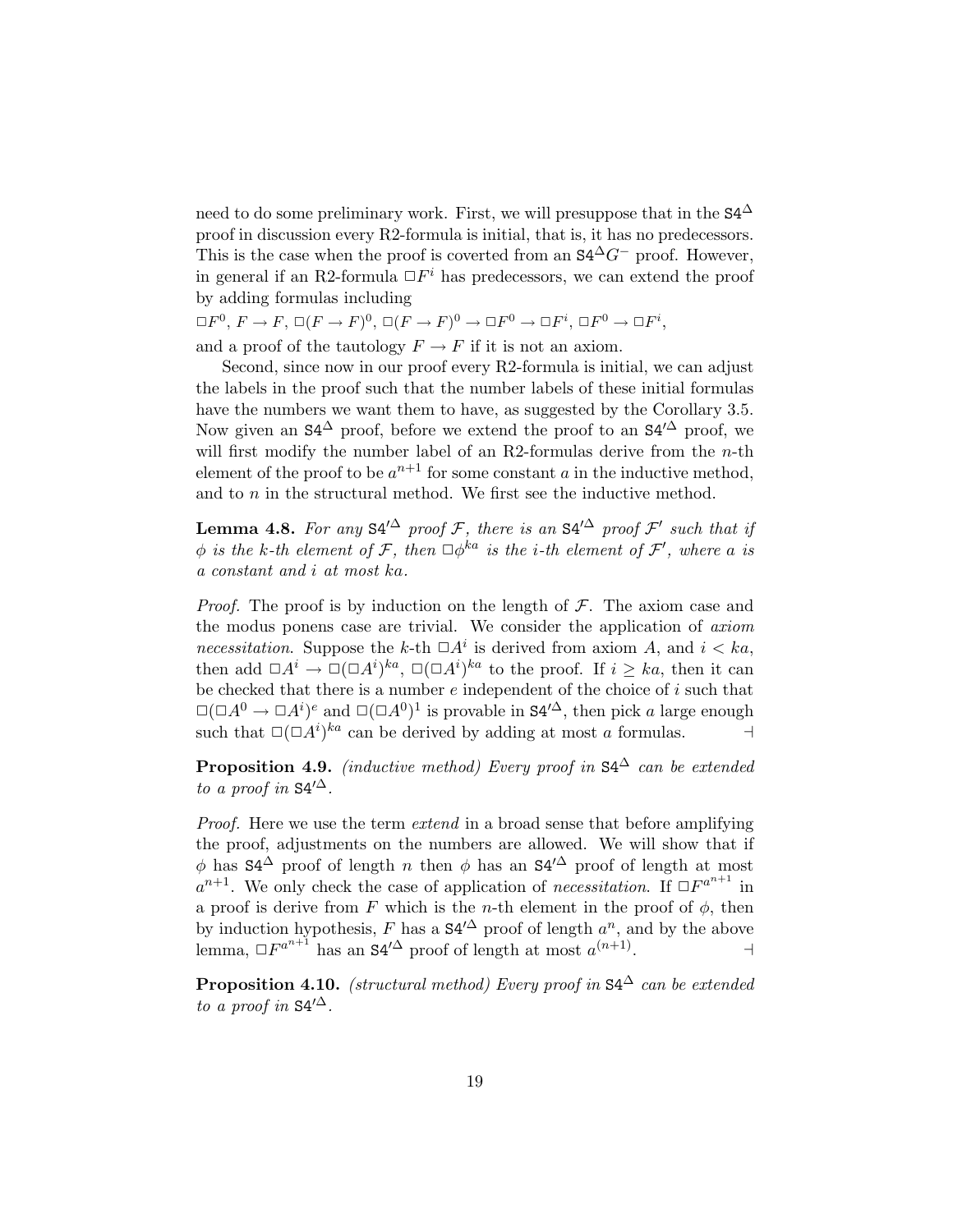*Proof.* We will lengthen the proof inductively by adding formulas  $\Box F^i$  after the  $i$ -th non-conclusion formula  $F$  of the proof. We also only check the necessitation case. If the *k*-th non-conclusion formula  $\Box F^i$  is derived from the *i*-th formula *F*, we add formulas  $\Box F^i \to \Box (\Box F^i)^k$  and  $\Box (\Box F^i)^k$ , where the former is an axiom since  $k > i$ . Then the resulting sequence will be a proof in  $S4^{\prime\Delta}$ .  $\Box$ 

The merit of the structural method over the inductive method is the complexity (this can be seen from the number labels). However, the strucutral method is not alwarys applicable when we consider to extend the realization procedure to other nomal modal logics, especially to those without the transitivity A2 axiom. Instead, the LP-style counterparts of these logics have the following *strong axiom necessitation* rule: " $R2^* \vdash c : F$  for  $c \in C$ , if  $\vdash F$  and *F* is an axiom or is inferable using R2<sup>∗"</sup>. The  $\Delta$ -style counterpart of this R2∗ rule is not difficult to figure out. With this rule, the inductive method will still work, where only A2 axiom  $\Box A^i \rightarrow \Box (\Box A^i)^j$  of axiom A is used.

### 4.3 From  $S4^{\prime\Delta}$  to  $S4^{\prime\prime\Delta}$

Now from a cut-free S4 proof, we can produce an  $S4^{\prime\Delta}$  proof, which is also an  $S4''^{\Delta}$  proof, whose proof realization will be an ELP proof. We need some more work to produce a *stable*  $S4''^{\Delta}$  proofs whose realization are exactly LP proofs. We first show that the realization of a stable proof is an LP proof, and provide an algorithm to produce one from a given  $S4''^{\Delta}$  proof.

Recall that if we say a formula in  $L_{\Delta}$  is, for example, A1-stable, then it cannot be an A2-, A4-, or R2- formula. To extend this use, we will say, for a C in *{* A1, A2, A4, R2 *}*, a set of m-formulas is C-stable if every element of the set is so. A set is stable if it is C-stable for some C.

Given an equivalence relation on m-formulas in a  $S4''^{\Delta}$  proof, we say a sequence of equivalence classes  $E_1, E_2, \ldots$  is a *superchain* if for every *i* there are m-formulas  $F \in E_i$ ,  $G \in E_{i+1}$  such that  $F$  is a predecessor of  $G$ .

**Definition 4.11.** Let *S* be a set of m-formulas.  $P_*(S)$  is the set of all  $*$ *predecessors of m-formulas in S for*  $* \in \{ \alpha, \beta, \gamma, \delta \}$  *(see Definition 3.12). Given a proof in*  $S4''^{\Delta}$ *, we say an equivalence relation defined on the proof is stable if it satisfies the following conditions:*

- *1. every induced equivalence class is stable,*
- *2. for*  $each \ast \in \{\alpha, \beta, \gamma\}$ ,  $P_*$  *will be in some equivalence class entirely,* and  $P_{\delta}$  *is in* the *union* of *at most two equivalence classes, entirely.*
- *3. there is no induced circular superchain.*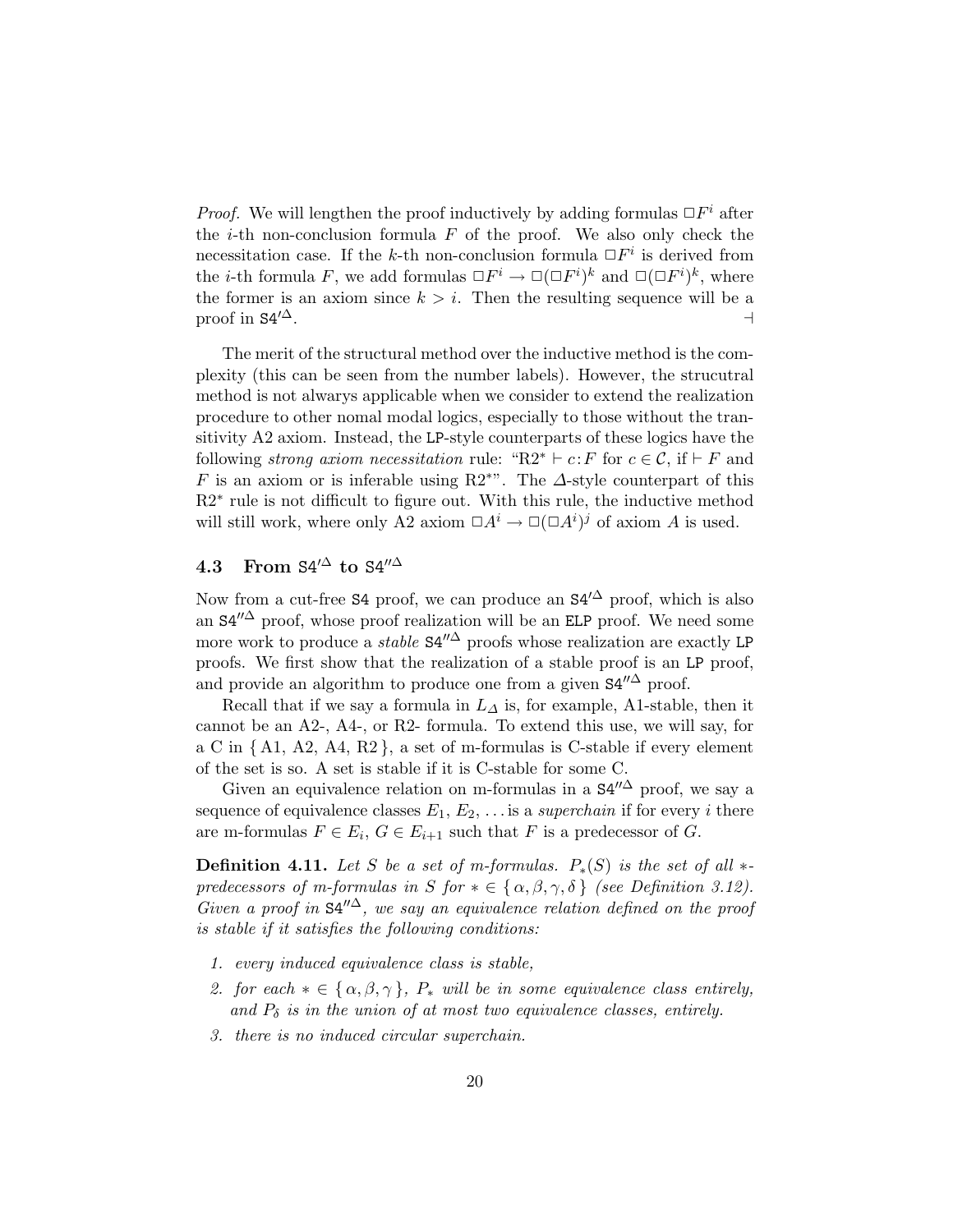*A proof is stable if we can find a stable equivalence relation on it.*

Definition 4.12. *Given a stable proof in* S4!!<sup>∆</sup> *via an equivalence relation* ∼*, a characteristic proof assignment p is stable if it also satisfies equations*  $p(F, i) = p(G, j)$  *for any*  $\Box F^i \sim \Box G^j$ .

**Theorem 4.13.** *H is a proof in* LP *if* and only *if* there *is* a *stable*  $\text{proof } \mathcal{F}$  *in*  $S4''^{\Delta}$  *and a stable characteristic proof assignment p on*  $\mathcal F$  *such that*  $\mathcal H = \mathcal F^p$ .

*Proof.* Suppose  $\mathcal F$  is a stable proof via a stable equivalence relation, the construction of stable characteristic proof assignment *p* is just the procedure in Lemma 3.14, but additionally require that when an m-formula has no predecessors, we have to assign a term to the m-formula in a way that every m-formula in the same equivalence class will get the same term. Then it can be shown that  $\mathcal{F}^p$  will be an LP proof. For the other direction, just as the proof in Theorem 3.15 shows, given a proof  $\mathcal H$  in LP, hence a proof in ELP, we will have an  $S4''^{\Delta}$  proof  $\mathcal{H}^{\eta}$  and a proof assignment p such that  $(\mathcal{H}^{\eta})^p = \mathcal{H}$ . Then the equivalence relation on m-formulas in  $\mathcal{H}^{\eta}$  such that  $\Box F^i \sim \Box G^j$  if and only if  $i = j$  will be stable. Hence  $\mathcal{H}^{\eta}$  is a stable proof.

One observation is that in an  $S4''^{\Delta}$  proof if we enlarge all numbers larger than a fix number by a fix number, then the resulting sequence is still an  $S4''^{\Delta}$  proof. Hence in the following we will suppose the difference between two consecutive numbers are far enough to fit our need.

## **Proposition 4.14.** *Every proof* in  $S4''^{\Delta}$  *can be extended to a stable proof.*

*Proof.* The purpose of this algorithm is to repeatedly use  $S4''^{\Delta}A4$  axioms to stablize every m-formula such that every A1-formula has at most one predecessor pair, every A2-formula has at most one  $\gamma$ -predecessor, and every A4-formula has at most two  $\delta$ -predecessors, and for these formulas, there are no predecessors other than the ones described. Then the identity relation on m-formulas in the resulting proof is a stable equivalence relation. Now suppose, say, there are A1 axioms  $\phi_1 \equiv \Box (F \rightarrow G)^i \rightarrow \Box F^j \rightarrow \Box G^k$ , and  $\phi_2 \equiv \Box (H \to G)^m \to \Box H^n \to \Box G^k$  in a proof, then  $\Box G^k$  is an A1-formula with two predecessor pairs. We add axioms  $\Box G^x \to \Box G^k$ ,  $\Box G^y \to \Box G^k$ ,  $\Box (F \to$  $G^{i} \to \Box F^{j} \to \Box G^{x}$ ,  $\Box (F \to G)^{i} \to \Box F^{j} \to \Box G^{y}$  to the proof, where  $\Box G^{x}$  and  $\Box G^y$  are new, such that  $\phi_1$  and  $\phi_2$  become derived formulas. Also sometimes  $\phi_1$  will be applied by *axiom necessitation* to have formula  $\Box \phi_1^i$ . Then we add more formulas including  $\square(\square G^x \to \square G^k)^0$ ,  $\square(\square (F \to G)^i \to \square F^j \to \square G^x)^0$  to have  $\Box \phi_1^i$  derived. Repeat steps of this kind till we have a stable proof.  $\Box$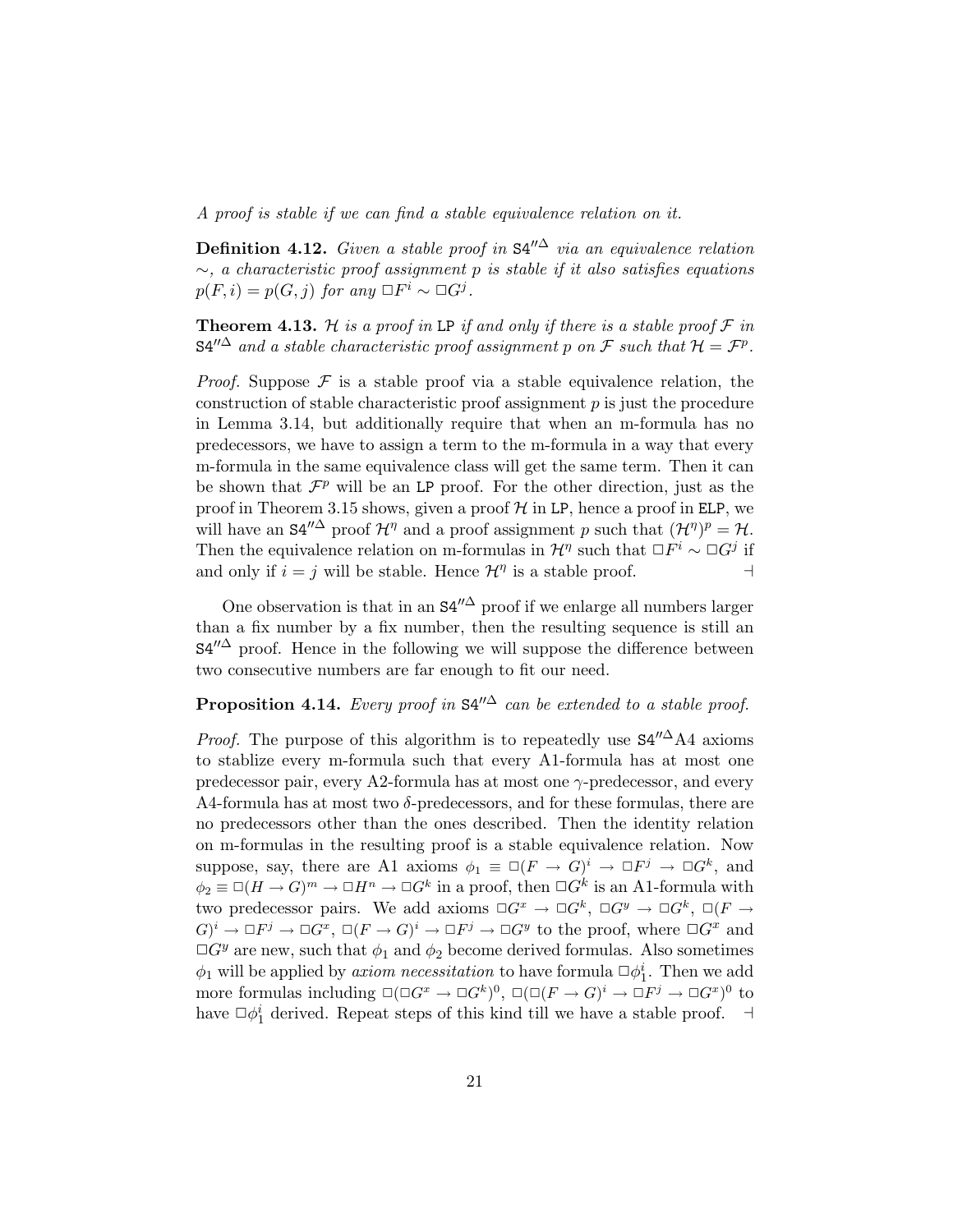Now the overall procedure, starting from an S4*G*<sup>−</sup> proof of an S4 theorem, of our algorithm for the realization theorem can be concluded as:

$$
\mathrm{S4}G^-\underset{4.4}{\hookrightarrow}\mathrm{S4}^\Delta G^-\underset{4.5}{\hookrightarrow}\mathrm{S4}^\Delta\xrightarrow[4.10]{\hookrightarrow}\mathrm{S4'}^\Delta\xrightarrow[4.14]{\hookleftarrow}(\mathrm{S4''}^\Delta)^*\underset{3.15}{\hookrightarrow}\mathrm{LP},
$$

where each logic name stands for its proofs, hookarrows mean proof transformations, the number under every arrow is the proposition or theorem where you can find the algorithm, and  $(S4''^{\Delta})^*$  denotes stable proofs in the logic.

**Theorem 4.15.** A formula  $\phi \in L_{\square}$  is an **S4** theorem if and only if there is *a* realization *r such* that  $\phi^r$  *is* an LP theorem.

In Brezhnev and Kuznets [7], it is proved that the original realization procedure in [2] creates a proof of size exponential to the size of initial cutfree S4. They improved the procedure to have a polynomial algorithm. Our procedure, though including several steps, should also be polynomial, if we use the structural method to convert an  $S4^{\Delta}$  proof to an  $S4^{\Delta}$  proof, since the original procedure in [2] spiritually adopted the inductive method by repeating the lifting lemma<sup>3</sup>.

### 5 Discussions

One of the consequences of this paper is that LP-style logics, as well as  $\Delta$ style logics, can be taken as instruments for studies on the structure of modal logic proofs, especially non-circular proofs, which are detemined by LP-style logics. We have shown that through the theorem realzation procedure every S4 theorem has a non-circular proof suggested by LP, and this procedure can be easily generalized as a way to prove that every theorem in a modal logic with a cut-free Gentzen proof system can be realized to a theorem in a given LP-counterpart of the logic, and the realizability of theorems immediately leads to the completeness of non-circular proofs, i.e. every theorem has a non-circular proof suggested by the given LP-style logic. To gereralize the procedure, all we need to do is provide a  $\Delta$ -style cut-free Gentzen system with adequate ∆-modal rules corresponding to the LP-counterpart given for the modal logic. Below we take GL and S5 as examples.

Here we consider three versions of LP-style of GL at once. Each is LP with the A3 axiom  $t: F \to F$  being replaced by one of the following LP-style

<sup>&</sup>lt;sup>3</sup>Lifting Lemma [2, Lemma 5.4] for LP: if  $s_1 : F_1, \ldots, s_n : F_n \vdash G$  then there is a proof term *t* such that  $s_1: F_1, \ldots, s_n: F_n \vdash t: G$ .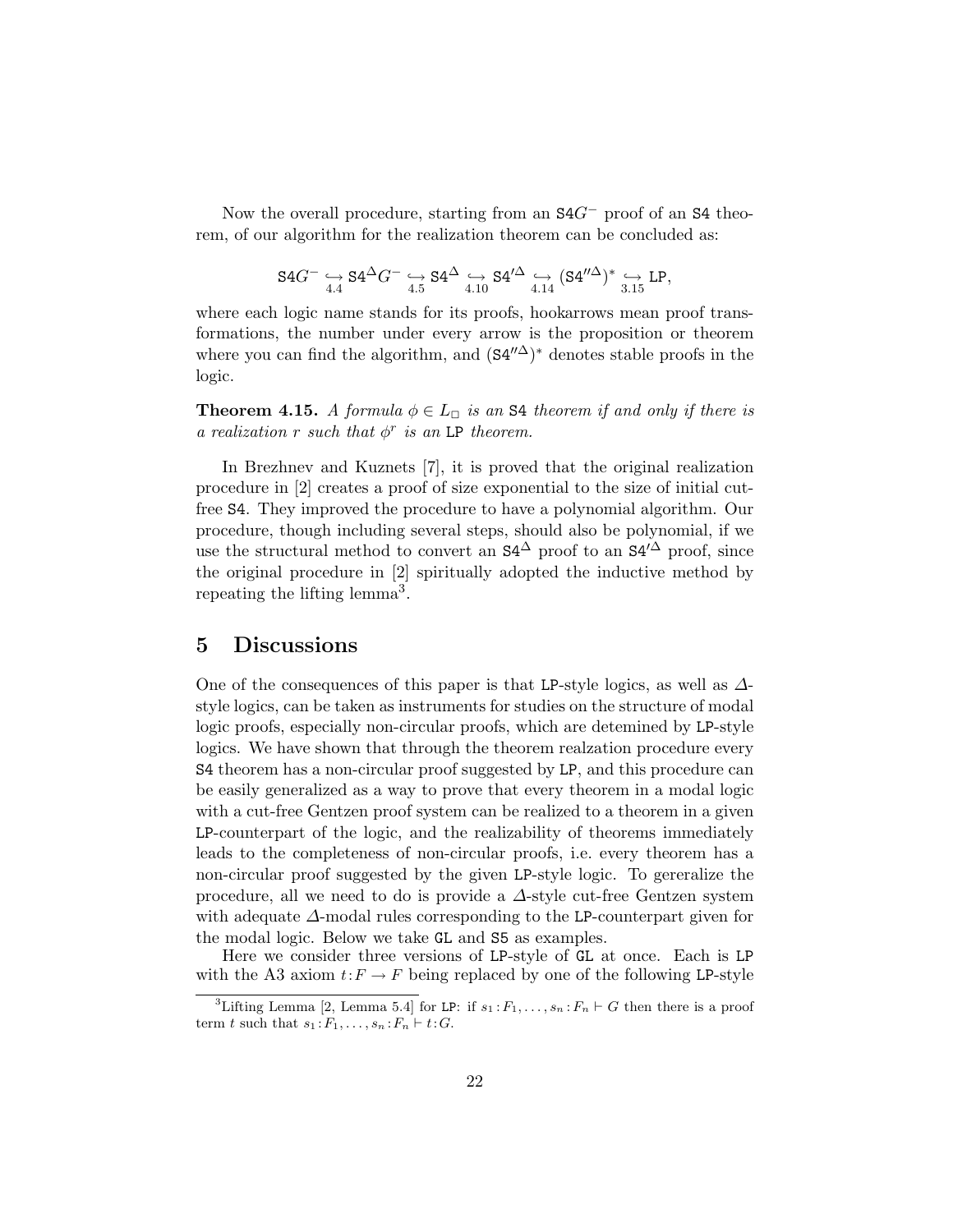*Löb* axioms:  $s:(t:F \to F) \to u:F$ , with  $u = *s$ ,  $*t$ , or  $s * t$  for a functional symbol ∗. The Δ-style counterparts of these LP-style *Löb* axioms would be  $\square(\square F^j \rightarrow F)^i \rightarrow \square F^k$ , where  $k > f(i, j)$ , for  $f(i, j) = i, j$ , or  $\max(i, j)$ , respectively. The  $\Delta$ -modal rule of the cut-free Gentzen system for these GL<sup> $\Delta$ </sup> logics are

$$
\frac{\Box \Gamma^{\iota}, \Gamma, \Box A^j \Longrightarrow A}{\Box \Gamma^{\iota} \Longrightarrow \Box A^k},
$$

for any  $k > f(k', j)$  with  $k' = \max(i) + 2|\Gamma| + 1$ . The soundness of these rules with respect to their corresponding  $GL^{\Delta}$  logics shows that every GL theorem can be realized to a  $GL^{\Delta}$  theorem and, by our proof realization algorithm, to a theorem in the corresponding LP-style GL logic. These imply that every GL theorem has a non-circular proof of the type determined by these LP-style GL logics.

The peculiarity of Fitting's cut-free Gentzen system for S5 is that in order to justify the theoremhood of a formula  $\phi$ , one should establish a proof of  $\Rightarrow \Box \phi$  instead of  $\Rightarrow \phi$ . But this makes no problem for us.<sup>4</sup> One of the LP-style 5 axiom is taken to be  $\neg t: F \rightarrow ?t:t:F$  in the literature<sup>5</sup>, and its  $\triangle$ -counterpart is  $\neg \Box F^i \rightarrow \Box (\neg \Box F^i)^j, j > i$ . Here's the right  $\triangle$ -modal rule (there is no numerical conditions for the left ∆-modal rule), where multisets  $\Gamma' = \{C'_i\}$  and  $\iota' = \{j'_i\}$ :

$$
\frac{\Box \Gamma^{\iota} \Rightarrow \Box \Gamma^{\prime \iota'}, A}{\Box \Gamma^{\iota} \Rightarrow \Box \Gamma^{\prime \iota''}, \Box A^{k}},
$$

for any  $k > \max(i, i') + (|\Gamma| + |\Gamma'|) + 1$ , and for any  $j''_i \in i'', j''_i \geq j'_i$ . Notice that the principal label of the positive m-formula  $\Box A^k$  relies on principal labels of other positve m-formulas.

Some LP-style counterparts of normal modal logics such as K, D, K4, D4, and KD4 have been introduced in the literature<sup>6</sup>. Our procedure can also be adapted to give another algorithmic proof of the *realization theorem* for these logics.

One thing to be noticed is that not all types of non-circular proofs are complete. Theoretically, there should be more incomplete sets of noncircular proofs than complete ones. But what is interesting is that those determined by the natural stamps, or to say the natural LP-style logics, like what we have just mentioned, are all complete. This makes us wonder what common factors they share. One guess would be that the stamp collects only direct edges from negative m-formulas to positive ones. But this is not the case. The LP-style *5* axiom that we have here is a counterexample. Thus

<sup>&</sup>lt;sup>4</sup>Fitting [9] also gave an alogrithmic proof of the realization theorem for S5 based on this cut-free Gentzen system.

 ${}^{5}$ See [16], and [17]

 ${}^{6}$ See [5] and [6]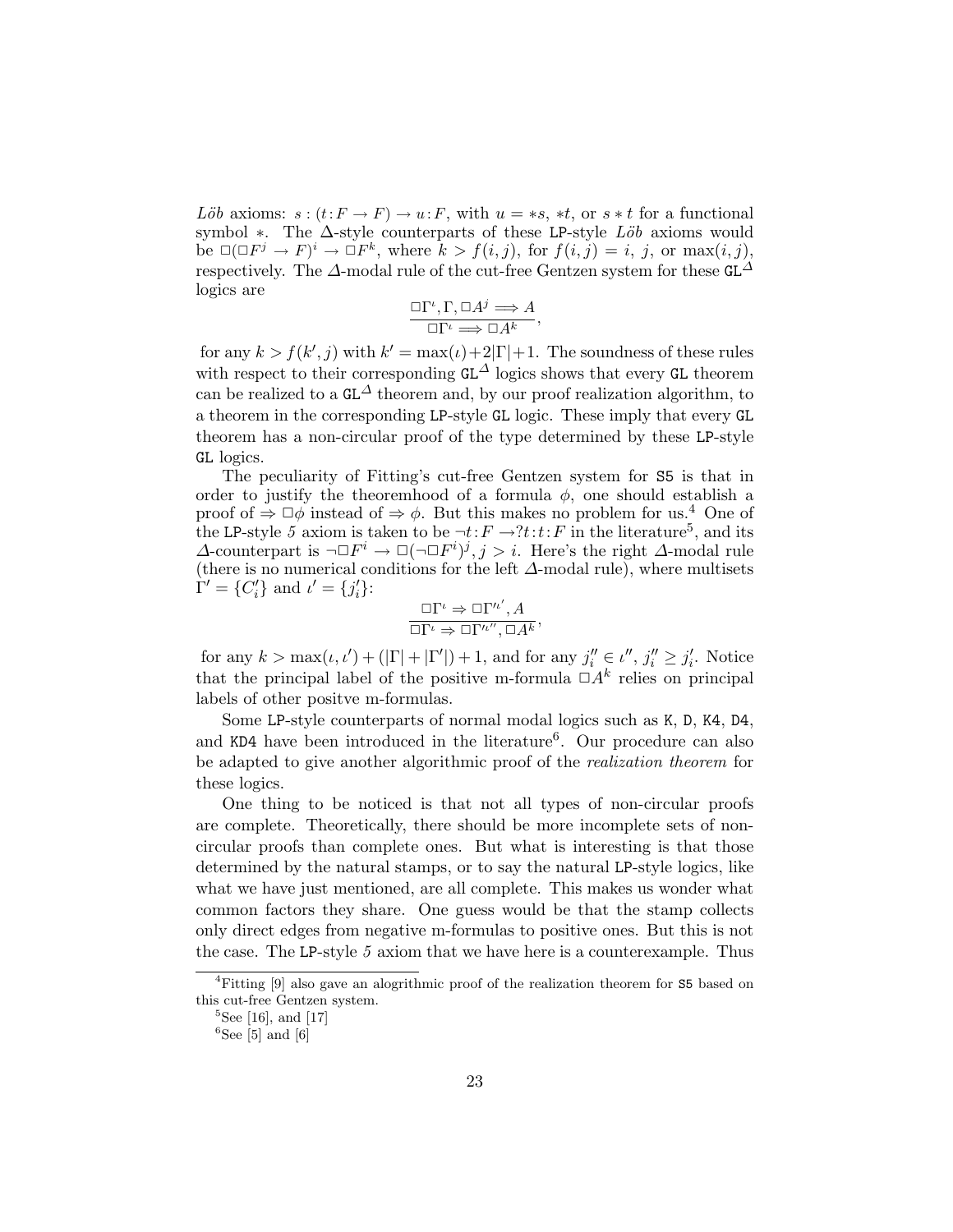the problem remains open.

### Acknowledgements

I would like to thank profefossor S. Artemov for encouraging this work in many aspects. Thank professor M. Fitting for reading several earlier drafts and providing many precious suggestions. Thank R. Kunzets for valuable comments and criticisms including catching an error. Also thank J.-Y. Teng for her assitance in editing the text, and T. Protopopescu for proofreading an earlier draft.

## References

- [1] S. Artemov. Operational modal logic. Technical Report MSI 95-29, Cornell University, 1995.
- [2] S. Artemov. Explicit provability and constructive semantics. *Bulletin of Symbolic logic*, 7(1):1–36, 2001.
- [3] S. Artemov. Justified common knowledge. In *Theoretical Computer Science*, volume 357(1-3), pages 4–22, 2006.
- [4] S. Artemov. The logic of justification. *The Review of Symbolic Logic*, 1(4):477– 513, 2008.
- [5] V. Brezhnev. On explicit counterparts of modal logics. Technical report, Cornell University, 2000.
- [6] V. Brezhnev. On the logic of proofs. In *13th European Summer School in Logic Language and Information, Proceedings of the 6th ESSLLI Student Session, 2001, Helsinki*, pages 35–46, 2001.
- [7] V. Brezhnev and R. Kuznets. Making knowledge explicit: How hard it is. *Theoretical Computer Science*, 357:23–34, 2006.
- [8] S. Feferman, editor. *Kurt G¨odel Collect Works*. Oxford, 1986-2003. 5 volumes.
- [9] M. C. Fitting. The realization theorem for S5 a simple, constructive proof. Manuscript.
- [10] M. C. Fitting. A simple propositional S5 tableau system. *Annals of Pure and Applied Logic*, 96:107–115, 1999.
- [11] M. C. Fitting. A logic of explicit knowledge. In *In L. Behounek and M. Bilkova (Eds.), Logica Yearbook 2004*, pages 11–22. Filosophia, 2005.
- [12] M. C. Fitting. The logic of proofs, semantically. *Annals of Pure and Applied Logic*, 132:1–25, 2005.
- [13] K. Gödel. Vortrag bei zisel. Translated as *Lecture at Zisel's* in [8] III, 62-113, 1938.
- [14] K. Gödel. Eine interpretation des intuitionistischen aussagenkalkuls. *Ergebnisse eines Mathematischen Kolloquiums.*, 4:39–40, 1933. Translated as *An interpretation of the intuitionistic propositional calculus* in [8] I, 296-301.
- [15] E. Goris. Explicit proofs in formal provability logic. In *LFCS*, pages 241–253, 2007.